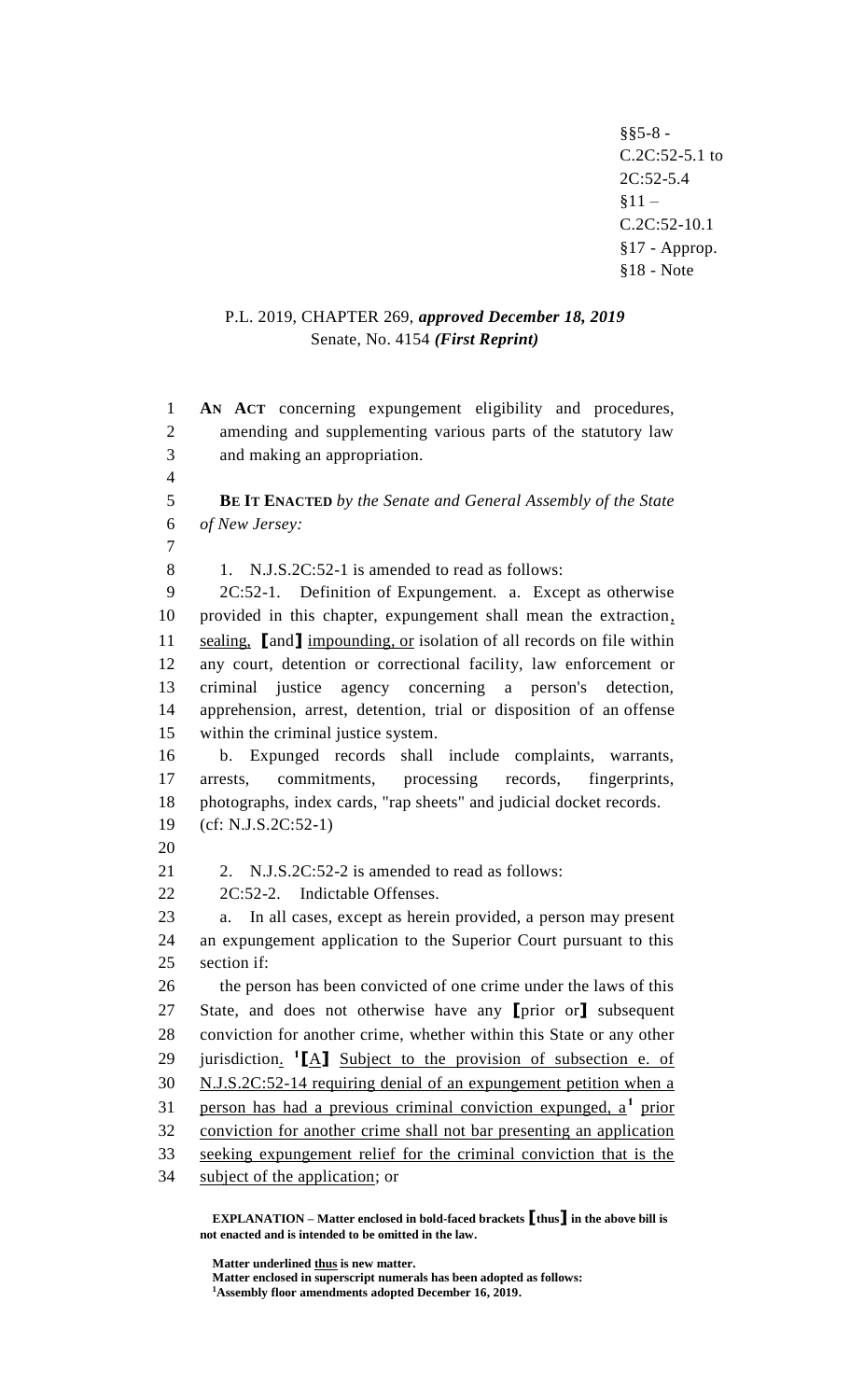the person has been convicted of one crime and **[**less than four**]** no more than three disorderly persons or petty disorderly persons offenses under the laws of this State, and does not otherwise have any **[**prior or**]** subsequent conviction for another crime, or any **[**prior or**]** subsequent conviction for another disorderly persons or petty disorderly persons offense such that the total number of convictions for disorderly persons and petty disorderly persons offenses would exceed three, whether any such crime or offense conviction was within this State or any other jurisdiction. **1 [**A**]** Subject to the provision of subsection e. of N.J.S.2C:52-14 11 requiring denial of an expungement petition when a person has had 12 a previous criminal conviction expunged, a<sup>1</sup> prior conviction for another crime, disorderly persons offense, or petty disorderly persons offense shall not bar presenting an application seeking expungement relief for the one criminal conviction and no more than three convictions for disorderly persons or petty disorderly persons offenses that are the subject of the application; or

 the person has been convicted of multiple crimes or a combination of one or more crimes and one or more disorderly persons or petty disorderly persons offenses under the laws of this State, all of which are listed in a single judgment of conviction, and does not otherwise have any **[**prior or**]** subsequent conviction for another crime or offense in addition to those convictions included in the expungement application, whether any such conviction was 25 within this State or any other jurisdiction. <sup>1</sup>[A] Subject to the provision of subsection e. of N.J.S.2C:52-14 requiring denial of an expungement petition when a person has had a previous criminal 28 conviction expunged, a<sup>1</sup> prior conviction for another crime, disorderly persons offense, or petty disorderly persons offense that is not listed in a single judgement of conviction shall not bar presenting an application seeking expungement relief for the convictions listed in a single judgment of conviction that are the subject of the application; or

 the person has been convicted of multiple crimes or a combination of one or more crimes and one or more disorderly persons or petty disorderly persons offenses under the laws of this State, which crimes or combination of crimes and offenses were interdependent or closely related in circumstances and were committed as part of a sequence of events that took place within a comparatively short period of time, regardless of the date of conviction or sentencing for each individual crime or offense, and the person does not otherwise have any **[**prior or**]** subsequent conviction for another crime or offense in addition to those convictions included in the expungement application, whether any such conviction was within this State or any other jurisdiction. **[**A**]** Subject to the provision of subsection e. of N.J.S.2C:52-14 requiring denial of an expungement petition when a person has had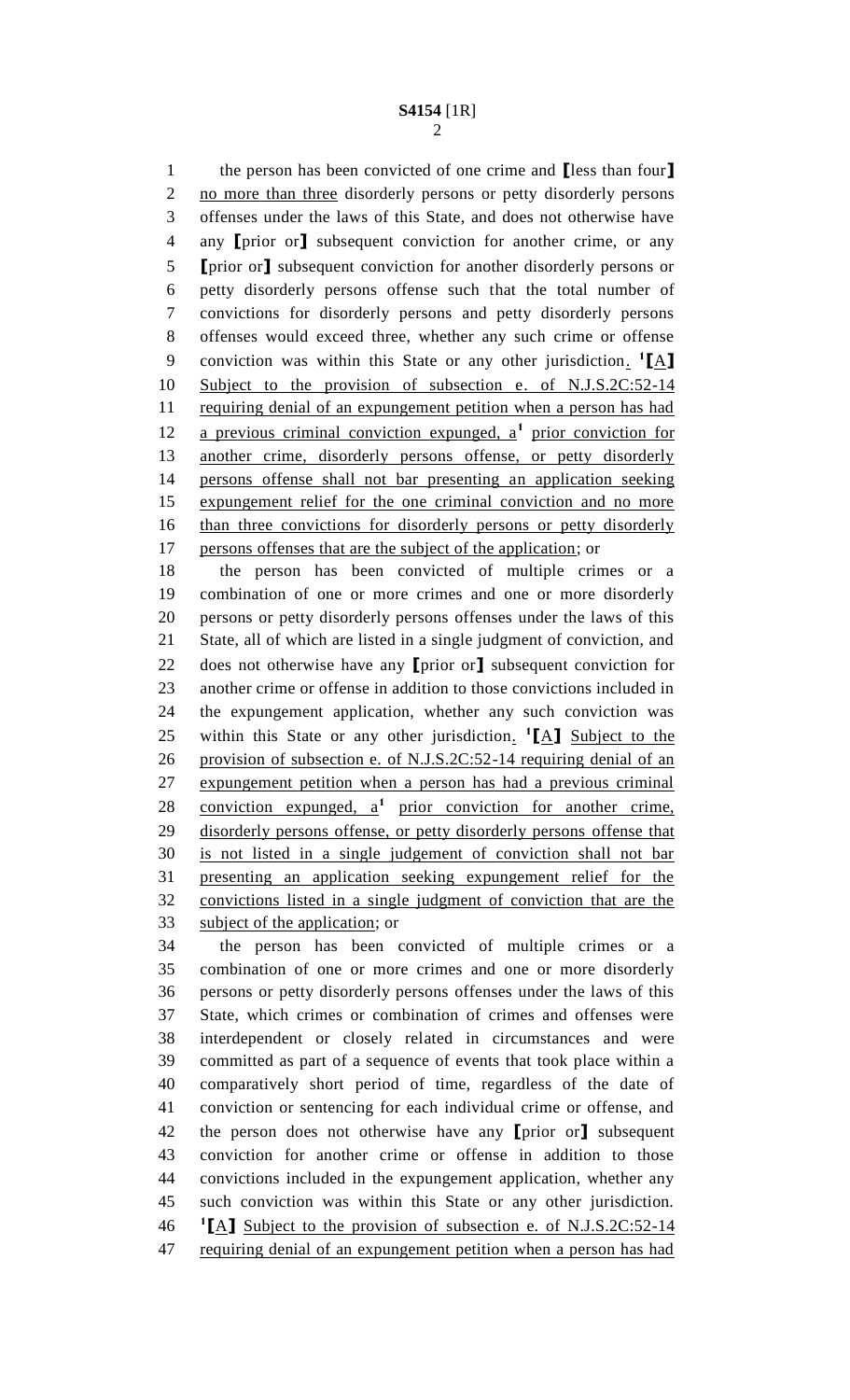1 a previous criminal conviction expunged, a<sup>1</sup> prior conviction for another crime, disorderly persons offense, or petty disorderly persons offense that was not interdependent or closely related in circumstances and was not committed within a comparatively short period of time as described above shall not bar presenting an application seeking expungement relief for the convictions of crimes or crimes and offenses that were interdependent or closely 8 related and committed within a comparatively short period of time, and that are the subject of the application. For purposes of determining eligibility to present an 11 expungement application to the Superior Court pursuant to this section, a conviction for unlawful distribution of, or possessing or having under control with intent to distribute, marijuana or hashish in violation of paragraph (11) of subsection b. of N.J.S.2C:35-5, or a lesser amount of marijuana or hashish in violation of paragraph (12) of subsection b. of that section, or a violation of either of those paragraphs and a violation of subsection a. of section 1 of P.L.1987, c.101 (C.2C:35-7) or subsection a. of section 1 of P.L.1997, c.327 (C.2C:35-7.1), for distributing, or possessing or having under 20 control with intent to distribute, on or within 1,000 feet of any school property, or on or within 500 feet of the real property comprising a public housing facility, public park, or public building, or for obtaining or possessing marijuana or hashish in violation of paragraph (3) of subsection a. of N.J.S.2C:35-10, or for an equivalent crime in another jurisdiction, regardless of when the conviction occurred, shall not be considered a conviction of a crime within this State or any other jurisdiction but shall instead be 28 considered a conviction of a disorderly <sup>1</sup>[person] persons<sup>1</sup> offense within this State or an equivalent category of offense within the other jurisdiction, and a conviction for obtaining, possessing, using, being under the influence of, or failing to make lawful disposition of marijuana or hashish in violation of paragraph (4) of subsection a., or subsection b., or subsection c. of N.J.S.2C:35-10, or a violation involving marijuana or hashish as described herein and using or possessing with intent to use drug paraphernalia with that marijuana or hashish in violation of N.J.S.2C:36-2, or for an equivalent crime or offense in another jurisdiction, regardless of when the conviction occurred, shall not be considered a conviction within this State or any other jurisdiction. The person, if eligible, may present the expungement application after the expiration of a period of **[**six**]** five years from the date of his most recent conviction, payment of **[**fine**]** any court-ordered financial assessment, satisfactory completion of probation or parole, or release from incarceration, whichever is later. The term **[**"fine"**]** "court-ordered financial assessment" as used herein and throughout this section means and includes any fine, fee, penalty,

restitution, and other **[**court-ordered**]** form of financial assessment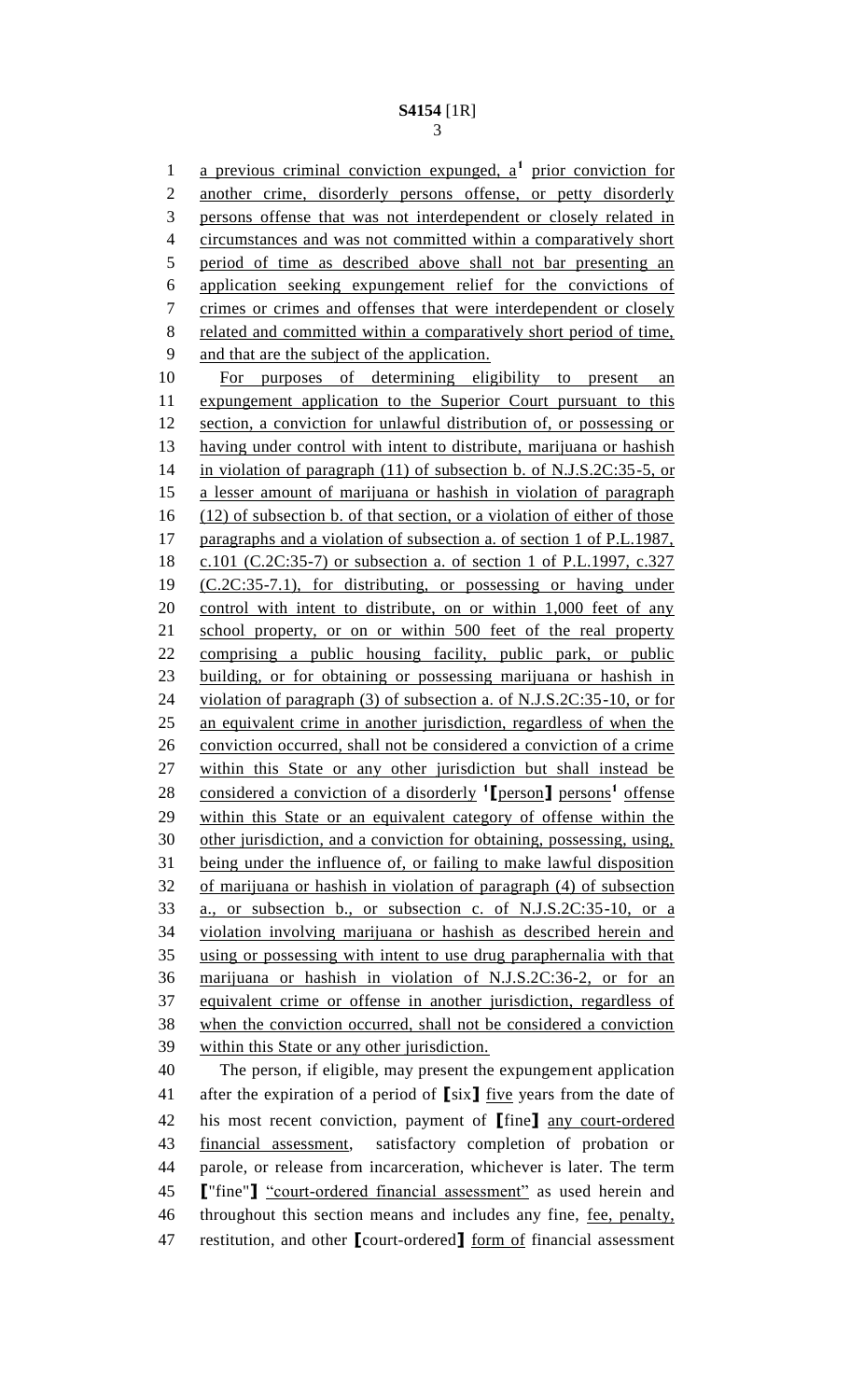1 imposed by the court as part of the sentence for the conviction  $1_{\text{OT}}$ 2 convictions that are the subject of the application<sup>1</sup>, for which payment of restitution takes precedence in accordance with chapter 46 of Title 2C of the New Jersey Statutes. The person shall submit the expungement application to the Superior Court in the county in which the most recent conviction for **[**the**]** a crime was adjudged, **[**which contains a separate,**]** which includes a duly verified petition as provided in N.J.S.2C:52-7 **[**for each conviction sought to be expunged,**]** praying that the conviction, or convictions if applicable, and all records and information pertaining thereto be expunged. The petition **[**for each conviction**]** appended to an application shall comply with the requirements set forth in N.J.S.2C:52-1 et seq.

 Notwithstanding the provisions concerning the **[**six-year**]** five- year time requirement, if, at the time of application, a **[**fine which is currently**]** court-ordered financial assessment subject to collection under the comprehensive enforcement program established pursuant to P.L.1995, c.9 (C.2B:19-1 et al.) is not yet satisfied due to reasons other than willful noncompliance, but the time requirement of **[**six**]** five years is otherwise satisfied, the person may submit the expungement application and the court may grant an expungement; provided, however, that if expungement is granted **[**under this paragraph,**]** the court shall **[**provide for the continued collection of any outstanding amount owed that is necessary to satisfy the fine or the entry of**]** enter a civil judgment for the unpaid portion of the court-ordered financial assessment in the name of the Treasurer, State of New Jersey and transfer collections and disbursement 27 responsibility to the State Treasurer for the outstanding amount in accordance with section 8 of P.L.2017, c.244 (C.2C:52-23.1). The Treasurer may specify, and the Administrative Office of the Courts shall collaborate with, the technical and informational standards required to effectuate the transfer of the collection and disbursement responsibilities. Notwithstanding any provision in this law or any other law to the contrary, the court shall have sole discretion to amend the judgment.

 Additionally, an application may be filed and presented, and the court may grant an expungement pursuant to this section, although less than **[**six**]** five years have expired in accordance with the time requirements when the court finds:

 (1) the **[**fine**]** court-ordered financial assessment is satisfied but less than **[**six**]** five years have expired from the date of satisfaction, and the time requirement of **[**six**]** five years is otherwise satisfied, and the court finds that the person substantially complied with any payment plan ordered pursuant to N.J.S.2C:46-1 et seq., or could not do so due to compelling circumstances affecting his ability to satisfy the **[**fine**]** assessment; or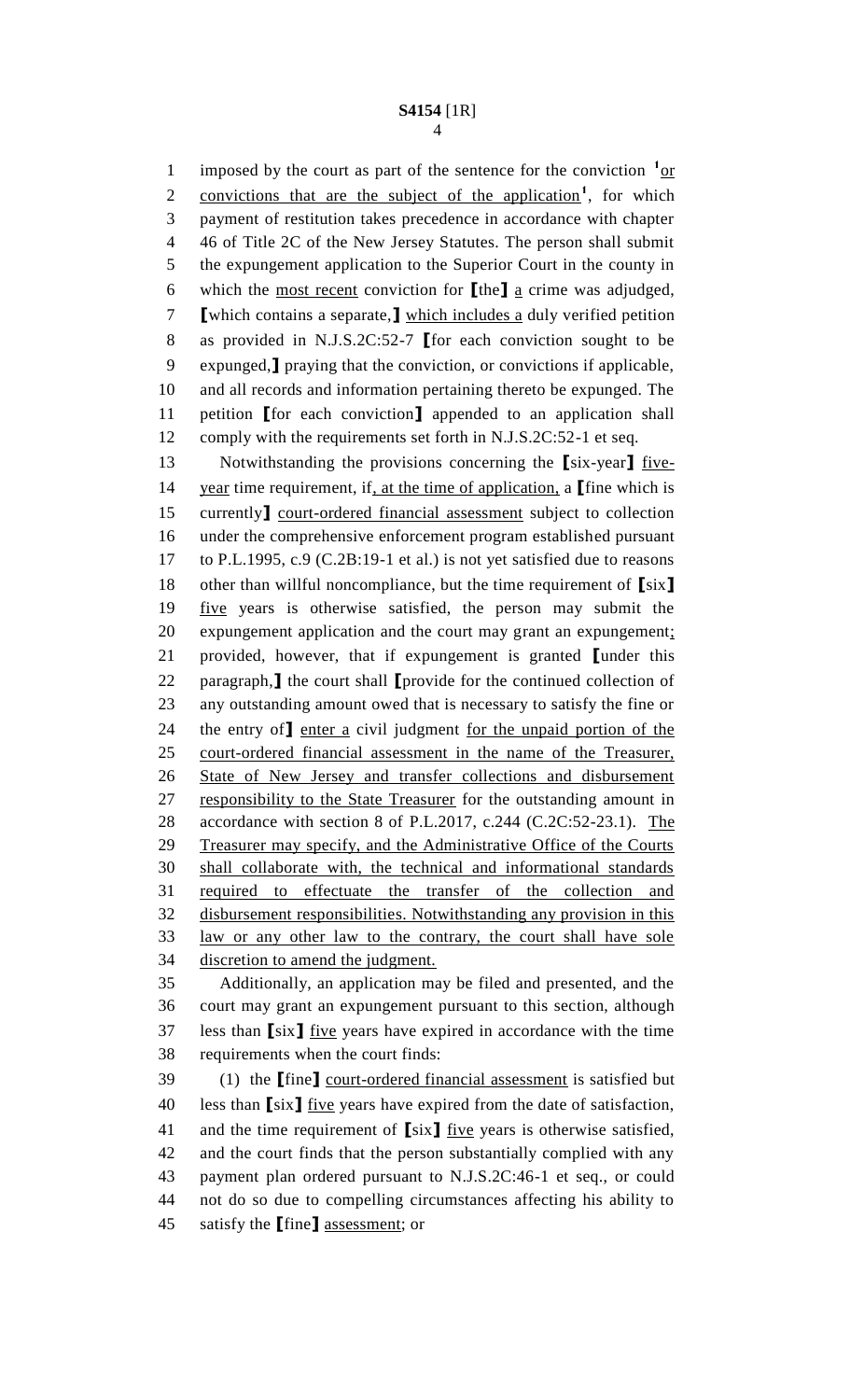(2) at least **[**five**]** four but less than **[**six**]** five years have expired from the date of the most recent conviction, payment of **[**fine**]** any court-ordered financial assessment, satisfactory completion of probation or parole, or release from incarceration, whichever is later; and

 the person has not been otherwise convicted of a crime, disorderly persons offense, or petty disorderly persons offense since the time of the most recent conviction; and the court finds in its discretion that **[**expungement is in the public interest, giving due consideration to the nature of the offense or offenses, and the applicant's character and conduct since the conviction or convictions**]** compelling circumstances exist to grant the 13 expungement. The prosecutor may object pursuant to section <sup>1</sup>[10]  $11^1$  of P.L., c. (C. ) (pending before the Legislature as this bill), N.J.S.2C:52-11, N.J.S.2C:52-14, or N.J.S.2C:52-24.

 In determining whether compelling circumstances exist for the purposes of paragraph (1) of this subsection, a court may consider the amount of **[**the fine or fines**]** any court-ordered financial assessment imposed, the person's age at the time of the offense or offenses, the person's financial condition and other relevant circumstances regarding the person's ability to pay.

 b. Records of conviction pursuant to statutes repealed by this Code for the crimes of murder, manslaughter, treason, anarchy, kidnapping, rape, forcible sodomy, arson, perjury, false swearing, robbery, embracery, or a conspiracy or any attempt to commit any of the foregoing, or aiding, assisting or concealing persons accused of the foregoing crimes, shall not be expunged.

 Records of conviction for the following crimes specified in the New Jersey Code of Criminal Justice shall not be subject to expungement: N.J.S.2C:11-1 et seq. (Criminal Homicide), except death by auto as specified in N.J.S.2C:11-5 and strict liability vehicular homicide as specified in section 1 of P.L.2017, c.165 (C.2C:11-5.3); N.J.S.2C:13-1 (Kidnapping); section 1 of P.L.1993, c.291 (C.2C:13-6) (Luring or Enticing); section 1 of P.L.2005, c.77 (C.2C:13-8) (Human Trafficking); N.J.S.2C:14-2 (Sexual Assault or Aggravated Sexual Assault); subsection a. of N.J.S.2C:14-3 (Aggravated Criminal Sexual Contact); if the victim is a minor, subsection b. of N.J.S.2C:14-3 (Criminal Sexual Contact); if the victim is a minor and the offender is not the parent of the victim, N.J.S.2C:13-2 (Criminal Restraint) or N.J.S.2C:13-3 (False Imprisonment); N.J.S.2C:15-1 (Robbery); N.J.S.2C:17-1 (Arson and Related Offenses); subsection a. of N.J.S.2C:24-4 (Endangering the welfare of a child by engaging in sexual conduct which would impair or debauch the morals of the child, or causing the child other harm); paragraph (4) of subsection b. of N.J.S.2C:24-4 (Photographing or filming a child in a prohibited sexual act or for portrayal in a sexually suggestive manner); paragraph (3) of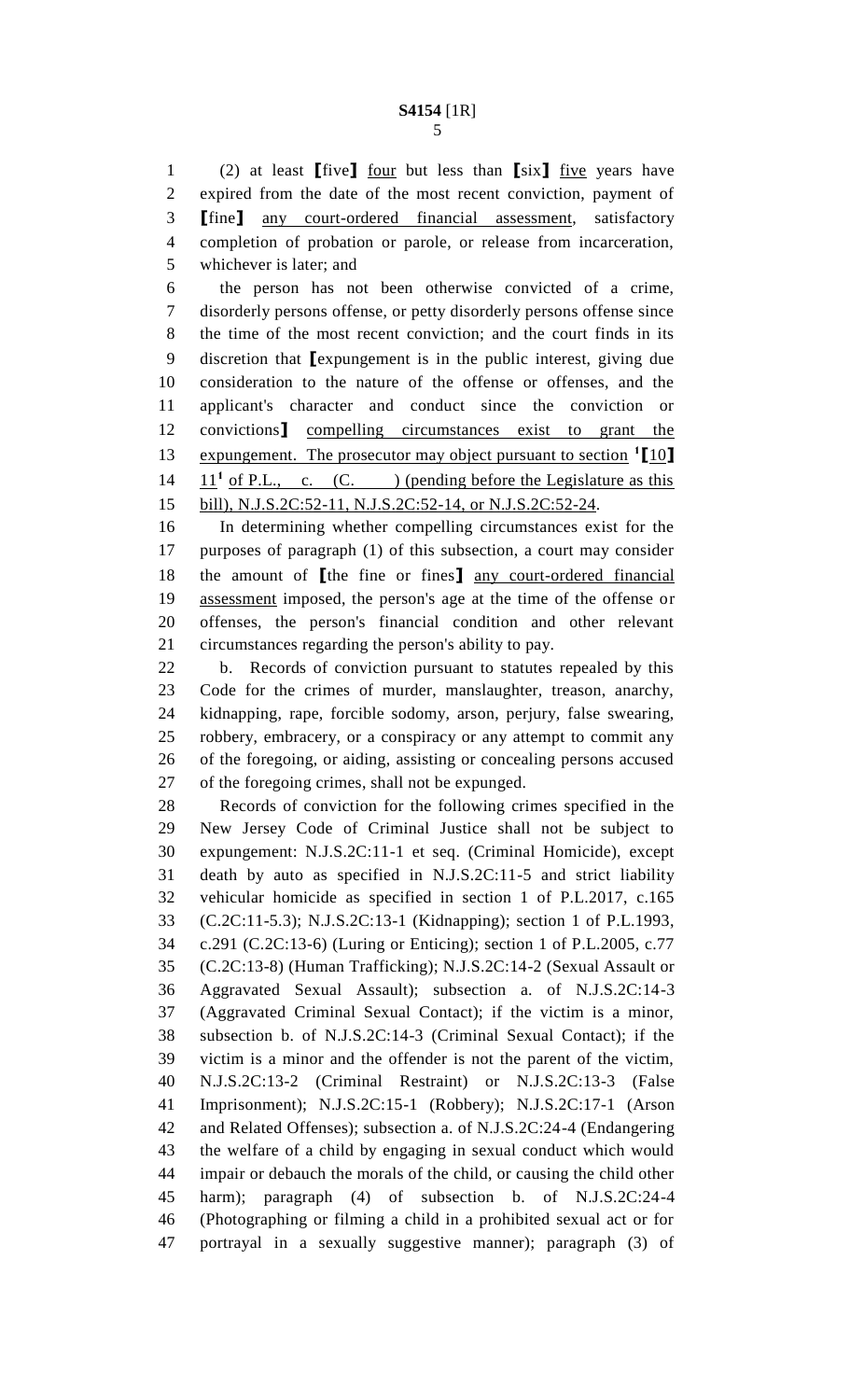subsection b. of N.J.S.2C:24-4 (Causing or permitting a child to engage in a prohibited sexual act or the simulation of an act, or to be portrayed in a sexually suggestive manner); subparagraph (a) of paragraph (5) of subsection b. of N.J.S.2C:24-4 (Distributing, possessing with intent to distribute or using a file-sharing program to store items depicting the sexual exploitation or abuse of a child); subparagraph (b) of paragraph (5) of subsection b. of N.J.S.2C:24-4 (Possessing or viewing items depicting the sexual exploitation or abuse of a child); section 8 of P.L.2017, c.141 (C.2C:24-4.1) (Leader of a child pornography network); N.J.S.2C:28-1 (Perjury); N.J.S.2C:28-2 (False Swearing); paragraph (4) of subsection b. of N.J.S.2C:34-1 (Knowingly promoting the prostitution of the actor's child); section 2 of P.L.2002, c.26 (C.2C:38-2) (Terrorism); subsection a. of section 3 of P.L.2002, c.26 (C.2C:38-3) (Producing or Possessing Chemical Weapons, Biological Agents or Nuclear or Radiological Devices); and conspiracies or attempts to commit such crimes. Records of conviction for any crime committed by a person holding any public office, position or employment, elective or appointive, under the government of this State or any agency or political subdivision thereof and any conspiracy or attempt to commit such a crime shall not be subject to expungement if the

 crime involved or touched such office, position or employment. c. In the case of conviction for the sale or distribution of a controlled dangerous substance or possession thereof with intent to sell, expungement shall be denied except where the crimes involve:

 (1) Marijuana, where the total quantity sold, distributed or possessed with intent to sell was less than one ounce;

 (2) Hashish, where the total quantity sold, distributed or possessed with intent to sell was less than five grams; or

 (3) Any controlled dangerous substance provided that the conviction is of the third or fourth degree, where the court finds that **[**expungement is consistent with the public interest, giving due consideration to the nature of the offense and the petitioner's character and conduct since conviction**]** compelling circumstances exist to grant the expungement. The prosecutor may object 37 pursuant to section  $\binom{1}{10}$   $11^1$  of P.L., c. (C. ) (pending before the Legislature as this bill), N.J.S.2C:52-11, N.J.S.2C:52-14, or N.J.S.2C:52-24.

 d. In the case of a State licensed physician or podiatrist convicted of an offense involving drugs or alcohol or pursuant to section 14 or 15 of P.L.1989, c.300 (C.2C:21-20 or 2C:21-4.1), the **[**court**] 1 [**applicant**]** petitioner**<sup>1</sup>** shall notify the State Board of Medical Examiners upon **[**receipt of a petition**]** filing an application for expungement **[**of the conviction and records and information pertaining thereto**]** and provide the board with a copy thereof. The **<sup>1</sup> [**applicant**]** petitioner**<sup>1</sup>** shall also provide to the court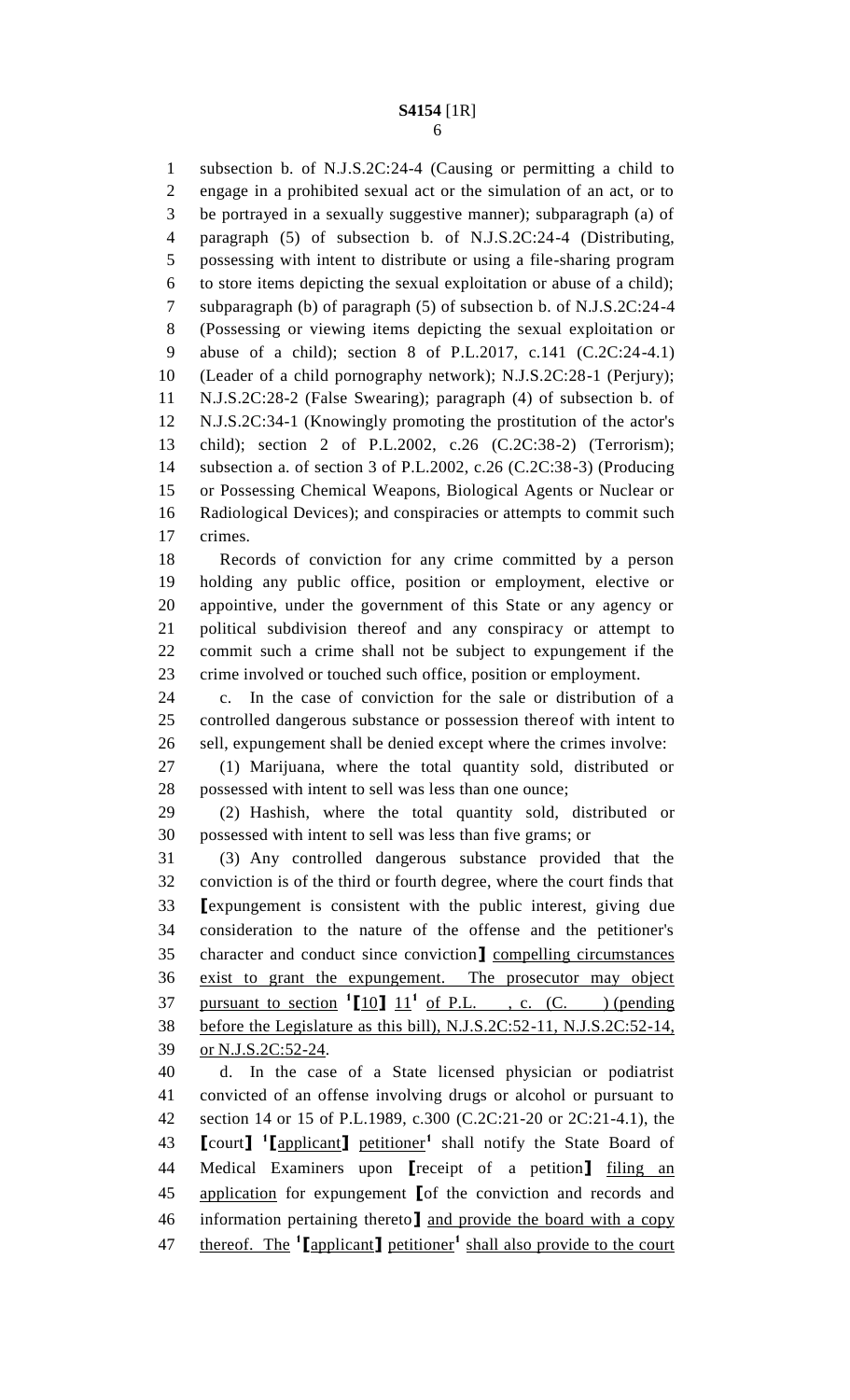a certification attesting that the requirements of this subsection were 2 satisfied. Failure to satisfy the requirements of this subsection shall be grounds for denial of the expungement application and, if applicable, administrative discipline by the board. (cf: P.L.2017, c.244, s.1) 3. N.J.S.2C:52-3 is amended to read as follows: 2C:52-3. Disorderly persons offenses and petty disorderly persons offenses. a. Any person who has been convicted of one or more disorderly persons or petty disorderly persons offenses under the laws of this State who has not been convicted of any crime, whether within this State or any other jurisdiction, may present an 14 expungement application to  $\text{1}$  [the Superior Court] <u>a court</u><sup>1</sup> pursuant to this section. Any person who has been convicted of one or more disorderly persons or petty disorderly persons offenses under the laws of this State who has also been convicted of one or more crimes shall not be eligible to apply for an expungement pursuant to this section, but may present an expungement application to the Superior Court pursuant to N.J.S.2C:52-2. b. Any person who has been convicted of one or more disorderly persons or petty disorderly persons offenses under the laws of this State who has not been convicted of any crime, whether within this State or any other jurisdiction, may present an 25 expungement application <sup>1</sup> pursuant to this section<sup>1</sup> to <sup>1</sup> [the Superior Court pursuant to this section**]** any court designated by the 27 Rules of Court<sup>1</sup> if: the person has been convicted, under the laws of this State, on the same or separate occasions of no more than **[**four**]** five disorderly persons offenses, no more than **[**four**]** five petty disorderly persons offenses, or a combination of no more than **[**four**]** five disorderly persons and petty disorderly persons offenses, and the person does not otherwise have any **[**prior or**]** subsequent conviction for a disorderly persons or petty disorderly persons offense, whether within this State or any other jurisdiction, such that the total number of convictions for disorderly persons and petty disorderly persons offenses would exceed **[**four**]** five. **1 [**A**]** Subject to the provision of subsection e. of N.J.S.2C:52-14 requiring denial of an expungement petition when a person has had 40 a previous criminal conviction expunged, a<sup>1</sup> prior conviction for another disorderly persons offense or petty disorderly persons offense shall not bar presenting an application seeking expungement 43 relief for the convictions that are the subject of the application, 44 which may include convictions for no more than five disorderly persons or petty disorderly persons offenses, or combination 46 thereof; or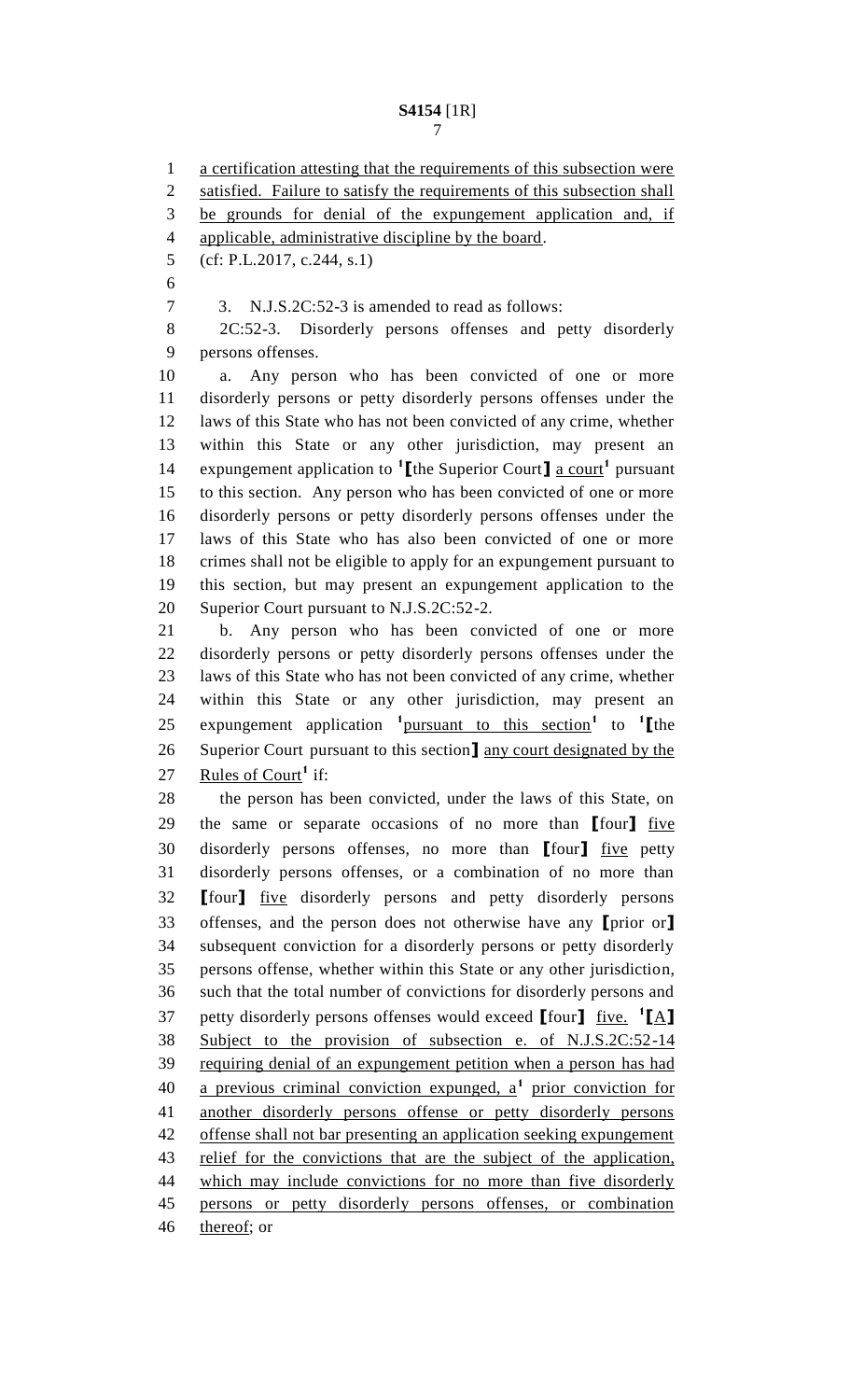the person has been convicted of multiple disorderly persons offenses or multiple petty disorderly persons offenses under the laws of this State, or a combination of multiple disorderly persons and petty disorderly persons offenses under the laws of this State, which convictions were entered on the same day, and does not otherwise have any **[**prior or**]** subsequent conviction for another offense in addition to those convictions included in the expungement application, whether any such conviction was within 9 this State or any other jurisdiction. <sup>1</sup>[A] Subject to the provision of subsection e. of N.J.S.2C:52-14 requiring denial of an expungement petition when a person has had a previous criminal conviction 12 expunged, a<sup>1</sup> prior conviction for another disorderly persons or petty disorderly persons offense that was not entered on the same day shall not bar presenting an application seeking expungement relief for the convictions entered on the same day that are the 16 subject of the application; or

 the person has been convicted of multiple disorderly persons offenses or multiple petty disorderly persons offenses under the laws of this State, or a combination of multiple disorderly persons and petty disorderly persons offenses under the laws of this State, which offenses or combination of offenses were interdependent or closely related in circumstances and were committed as part of a sequence of events that took place within a comparatively short period of time, regardless of the date of conviction or sentencing for each individual offense, and the person does not otherwise have any **[**prior or**]** subsequent conviction for another offense in addition to those convictions included in the expungement application, whether 28 within this State or any other jurisdiction. <sup>1</sup>[A] Subject to the provision of subsection e. of N.J.S.2C:52-14 requiring denial of an expungement petition when a person has had a previous criminal 31 conviction expunged, a<sup>1</sup> prior conviction for another disorderly persons offense or petty disorderly persons offense that was not interdependent or closely related in circumstances and was not committed within a comparatively short period of time as described above shall not bar presenting an application seeking expungement relief for the convictions of offenses that were interdependent or closely related and committed within a comparatively short period of time, and that are the subject of the application. For purposes of determining eligibility to present an 40 expungement application to the <sup>1</sup>[Superior Court] court<sup>1</sup> pursuant to this section, a conviction for unlawful distribution of, or possessing or having under control with intent to distribute,

 marijuana or hashish in violation of paragraph (11) of subsection b. of N.J.S.2C:35-5, or a lesser amount of marijuana or hashish in violation of paragraph (12) of subsection b. of that section, or a violation of either of those paragraphs and a violation of subsection

a. of section 1 of P.L.1987, c.101 (C.2C:35-7) or subsection a. of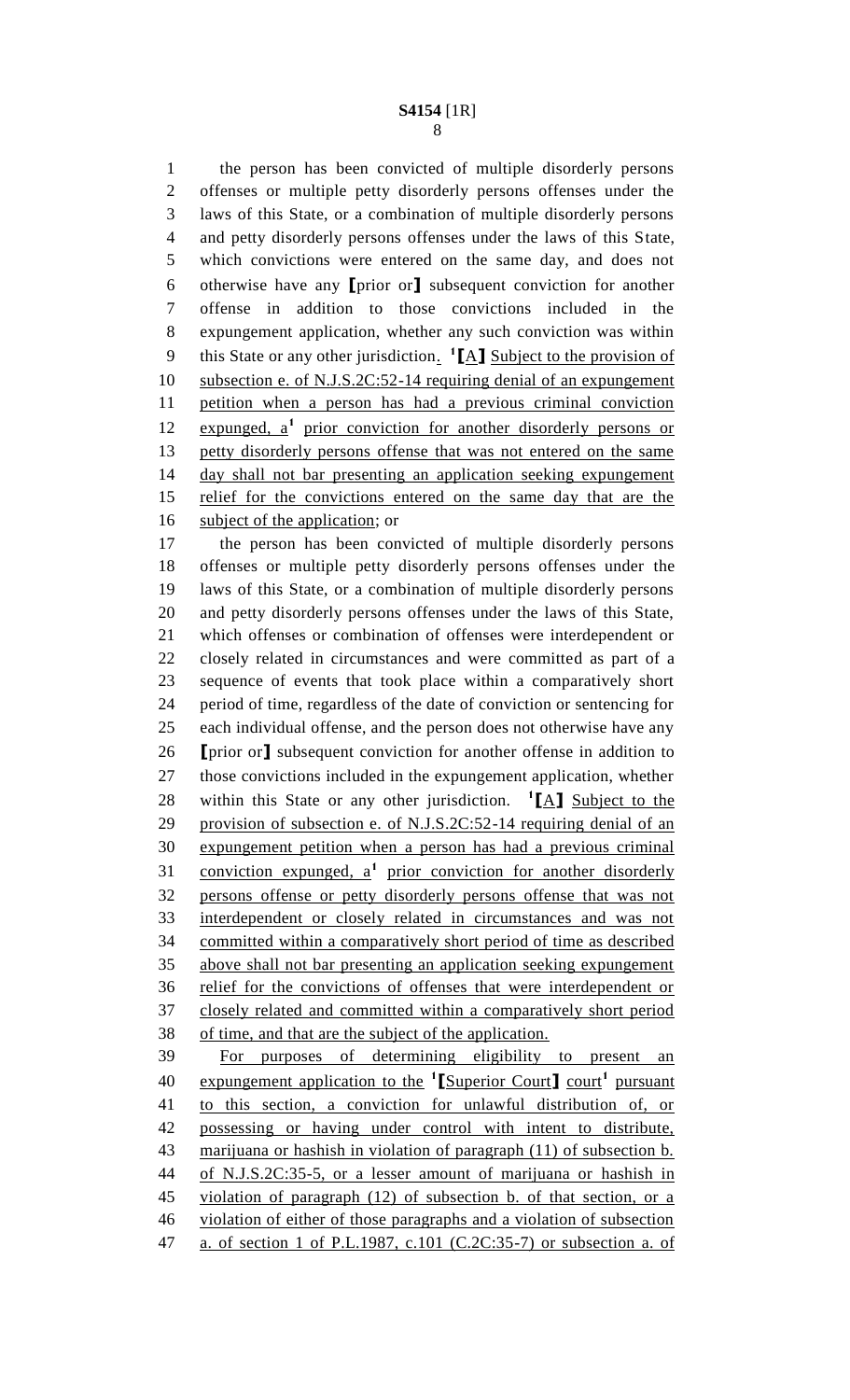section 1 of P.L.1997, c.327 (C.2C:35-7.1), for distributing, or possessing or having under control with intent to distribute, on or within 1,000 feet of any school property, or on or within 500 feet of 4 the real property comprising a public housing facility, public park, or public building, or for obtaining or possessing marijuana or hashish in violation of paragraph (3) of subsection a. of N.J.S.2C:35-10, or for an equivalent crime in another jurisdiction, regardless of when the conviction occurred, shall not be considered a conviction of a crime within this State or any other jurisdiction but shall instead be considered a conviction of a disorderly 11 <sup>1</sup>[person] persons<sup>1</sup> offense within this State or an equivalent category of offense within the other jurisdiction, and a conviction for obtaining, possessing, using, being under the influence of, or failing to make lawful disposition of marijuana or hashish in violation of paragraph (4) of subsection a., or subsection b., or 16 subsection c. of N.J.S.2C:35-10, or a violation involving marijuana 17 or hashish as described herein and using or possessing with intent to use drug paraphernalia with that marijuana or hashish in violation of N.J.S.2C:36-2, or for an equivalent crime or offense in another jurisdiction, regardless of when the conviction occurred, shall not be considered a conviction within this State or any other 22 jurisdiction. The person, if eligible, may present the expungement application after the expiration of a period of five years from the date of his most recent conviction, payment of **[**fine**]** any court-ordered 26 financial assessment, satisfactory completion of probation or parole, or release from incarceration, whichever is later. The term **[**"fine"**]** "court-ordered financial assessment" as used herein and throughout this section means and includes any fine, fee, penalty, restitution, and other **[**court-ordered**]** form of financial assessment imposed by 31 the court as part of the sentence for the conviction <sup>1</sup> or convictions 32 that are the subject of the application<sup>1</sup>, for which payment of restitution takes precedence in accordance with chapter 46 of Title 2C of the New Jersey Statutes. The person shall submit the 35 expungement application to <sup>1</sup>[the Superior Court] <u>a court</u><sup>1</sup> in the county in which the most recent conviction for a disorderly persons or petty disorderly persons offense was adjudged, **[**which contains a separate,**]** which includes a duly verified petition as provided in N.J.S.2C:52-7 **[**for each conviction sought to be expunged,**]** praying that the conviction, or convictions if applicable, and all

 records and information pertaining thereto be expunged. The petition **[**for each conviction**]** appended to an application shall comply with the requirements of N.J.S.2C:52-1 et seq.

 Notwithstanding the provisions of the five-year time requirement, if, at the time of application, a court-ordered financial assessment subject to collection under the comprehensive 47 enforcement program established pursuant to P.L.1995, c.9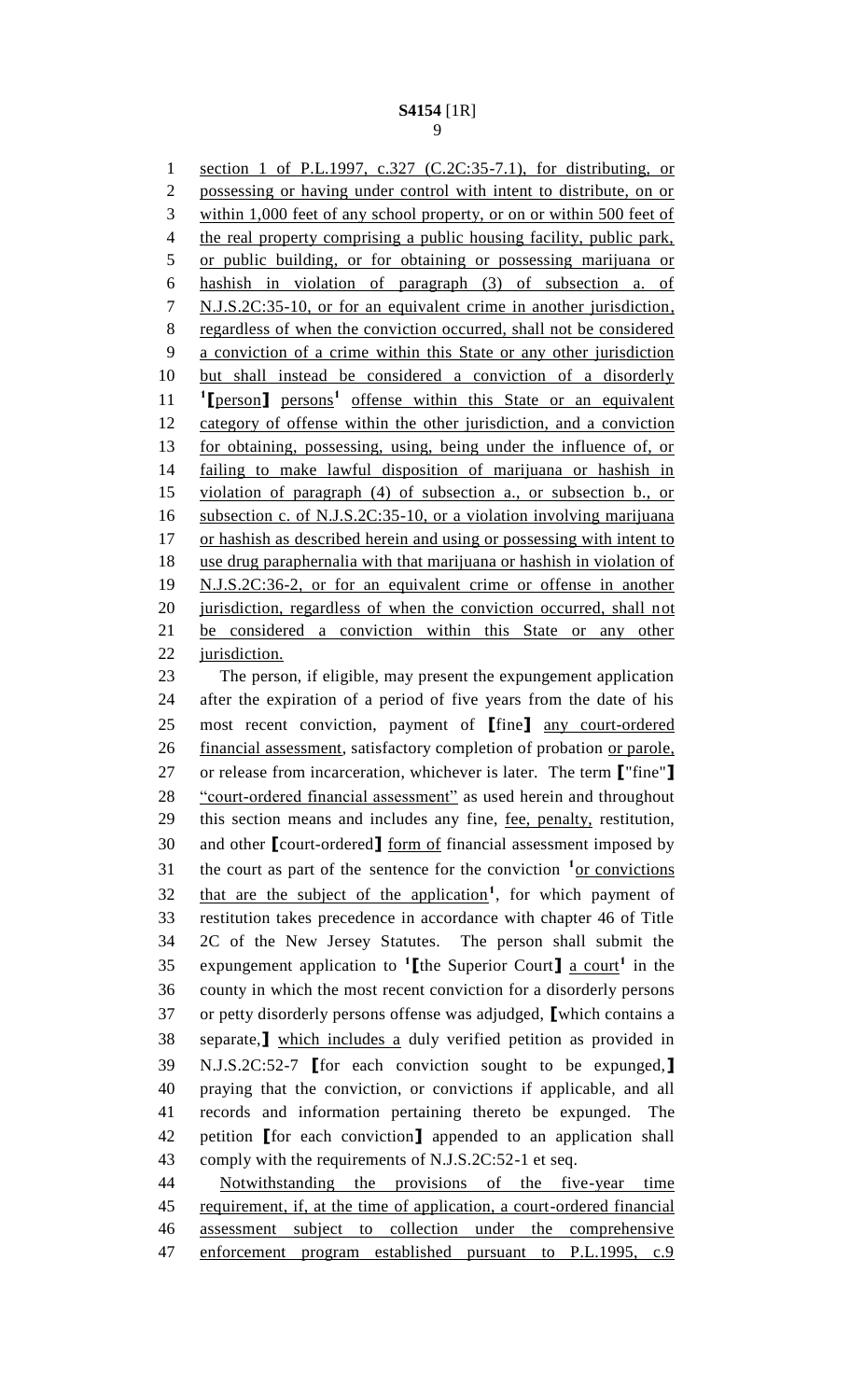(C.2B:19-1 et al.) is not yet satisfied due to reasons other than willful noncompliance, but the time requirement of five years is otherwise satisfied, the person may submit the expungement application and the court may grant an expungement; provided, however, that the court shall enter a civil judgment for the unpaid portion of the court-ordered financial assessment in the name of the Treasurer, State of New Jersey and transfer collections and disbursement responsibility to the State Treasurer for the outstanding amount in accordance with section 8 of P.L.2017, c.244 (C.2C:52-23.1). The Treasurer may specify, and the Administrative Office of the Courts shall collaborate with, the technical and informational standards required to effectuate the transfer of the collection and disbursement responsibilities. Notwithstanding any provision in this law or any other law to the contrary, the court shall 15 have sole discretion to amend the judgment. Additionally, an application may be filed and presented, and the 17 court may grant an expungement pursuant to this section, although less than five years have expired in accordance with the time requirements when the court finds: (1) the **[**fine**]** court-ordered financial assessment is satisfied but less than five years have expired from the date of satisfaction, and the five-year time requirement is otherwise satisfied, and the court finds that the person substantially complied with any payment plan ordered pursuant to N.J.S.2C:46-1 et seq., or could not do so due to compelling circumstances affecting his ability to satisfy the **[**fine**]** assessment; or (2) at least three but less than five years have expired from the date of the most recent conviction, payment of **[**fine**]** any court- ordered financial assessment, satisfactory completion of probation or parole, or release from incarceration, whichever is later; and the person has not been otherwise convicted of a crime, disorderly persons offense, or petty disorderly persons offense since the time of the most recent conviction; and the court finds in its discretion that **[**expungement is in the public interest, giving due consideration to the nature of the offense or offenses, and the applicant's character and conduct since the conviction or convictions**]** compelling circumstances exist to grant the expungement. The prosecutor may object pursuant to section **<sup>1</sup> [**10**]**  $11<sup>1</sup>$  of P.L., c. (C.) (pending before the Legislature as this bill), N.J.S.2C:52-11, N.J.S.2C:52-14, or N.J.S.2C:52-24. In determining whether compelling circumstances exist for the purposes of paragraph (1) of this subsection, a court may consider the amount of **[**the fine or fines**]** any court-ordered financial assessment imposed, the person's age at the time of the offense or offenses, the person's financial condition and other relevant circumstances regarding the person's ability to pay.

(cf: P.L.2017, c.244, s.2)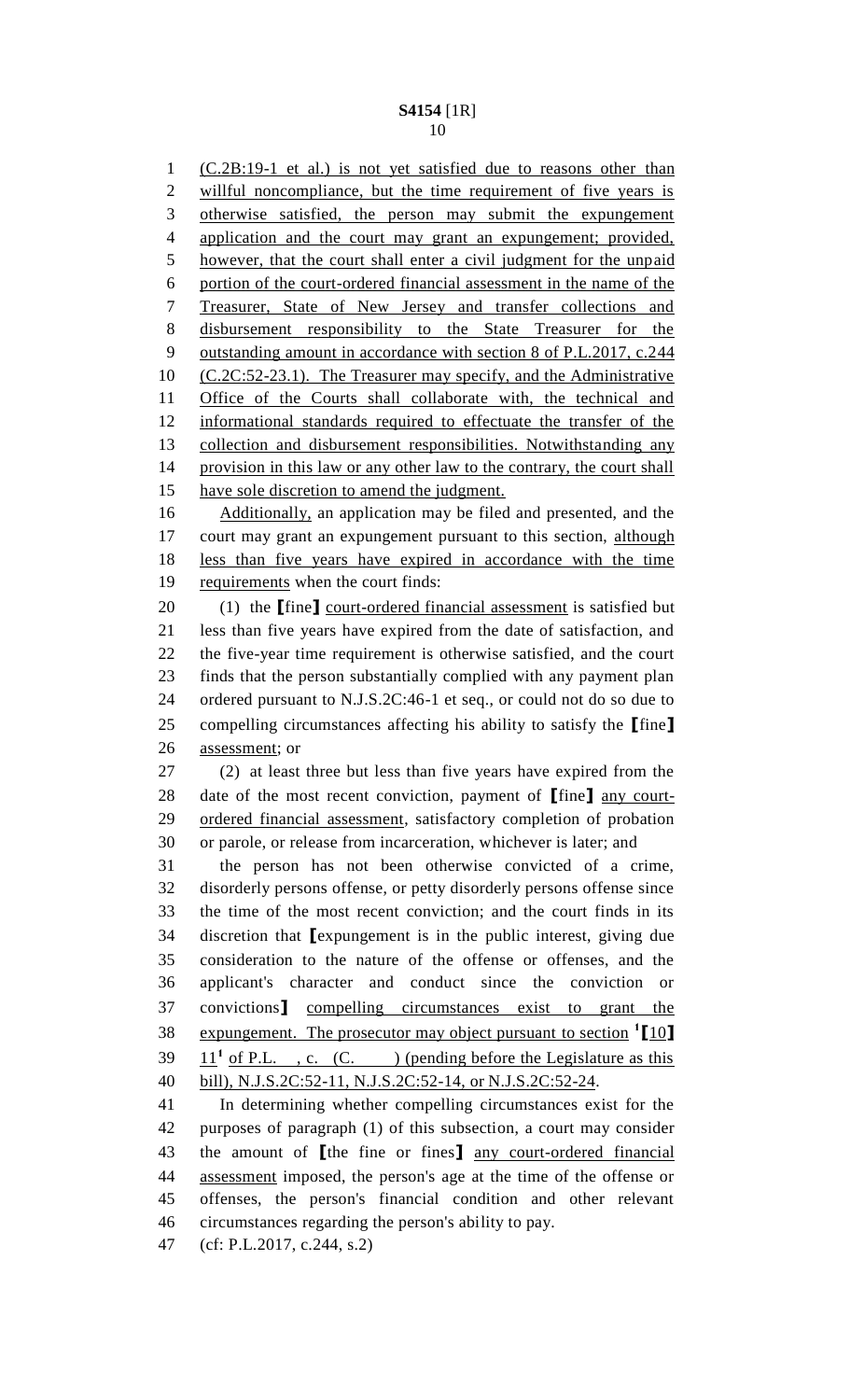4. N.J.S.2C:52-6 is amended to read as follows: 2C:52-6. Arrests not resulting in conviction. a. When a person has been arrested or held to answer for a crime, disorderly persons offense, petty disorderly persons offense, or municipal ordinance violation under the laws of this State or of any governmental entity thereof and proceedings against the person were dismissed, the person was acquitted, or the person was discharged without a conviction or finding of guilt, the Superior Court shall, at the time of dismissal, acquittal, or discharge, or, in any case set forth in paragraph (1) of this subsection, **[**upon receipt of an application from the person,**]** order the expungement of all 12 records and information relating to the arrest <sup>1</sup>[ or charge<sup>]</sup><sup>1</sup>. (1) If proceedings took place in municipal court, the municipal court shall **[**provide the person, upon request, with appropriate documentation to transmit to the Superior Court to request expungement pursuant to**]** follow procedures developed by the Administrative **[**Office**]** Director of the Courts. **[**Upon receipt of the documentation, the Superior Court shall enter an ex parte order expunging all records and information relating to the person's arrest or charge.**]** (2) The provisions of N.J.S.2C:52-7 through N.J.S.2C:52-14 shall not apply to an expungement pursuant to this subsection **[**and no fee shall be charged to the person making such application**]**. (3) An expungement under this subsection shall not be ordered where the dismissal, acquittal, or discharge resulted from a plea bargaining agreement involving the conviction of other charges. This bar, however, shall not apply once the conviction is itself expunged. (4) The **[**Superior Court**]** court shall forward a copy of the expungement order to **[**the appropriate court and to**]** the county prosecutor. The county prosecutor shall promptly distribute copies of the expungement order to appropriate law enforcement agencies and correctional institutions who have custody and control of the records specified in the order so that they may comply with the requirements of N.J.S.2C:52-15. (5) An expungement related to a dismissal, acquittal, or discharge ordered pursuant to this subsection shall not bar any future expungement. (6) Where a dismissal of an offense is based on an eligible servicemember's successful participation in a Veterans Diversion Program pursuant to P.L.2017, c.42 (C.2C:43-23 et al.), the county prosecutor, on behalf of the eligible servicemember, may move before the court for the expungement of all records and information 44 relating to the arrest  $\textbf{1}$  [or charge, **]** and the diversion at the time of dismissal pursuant to this section. b. When a person did not apply or a prosecutor did not move

on behalf of an eligible servicemember for an expungement of an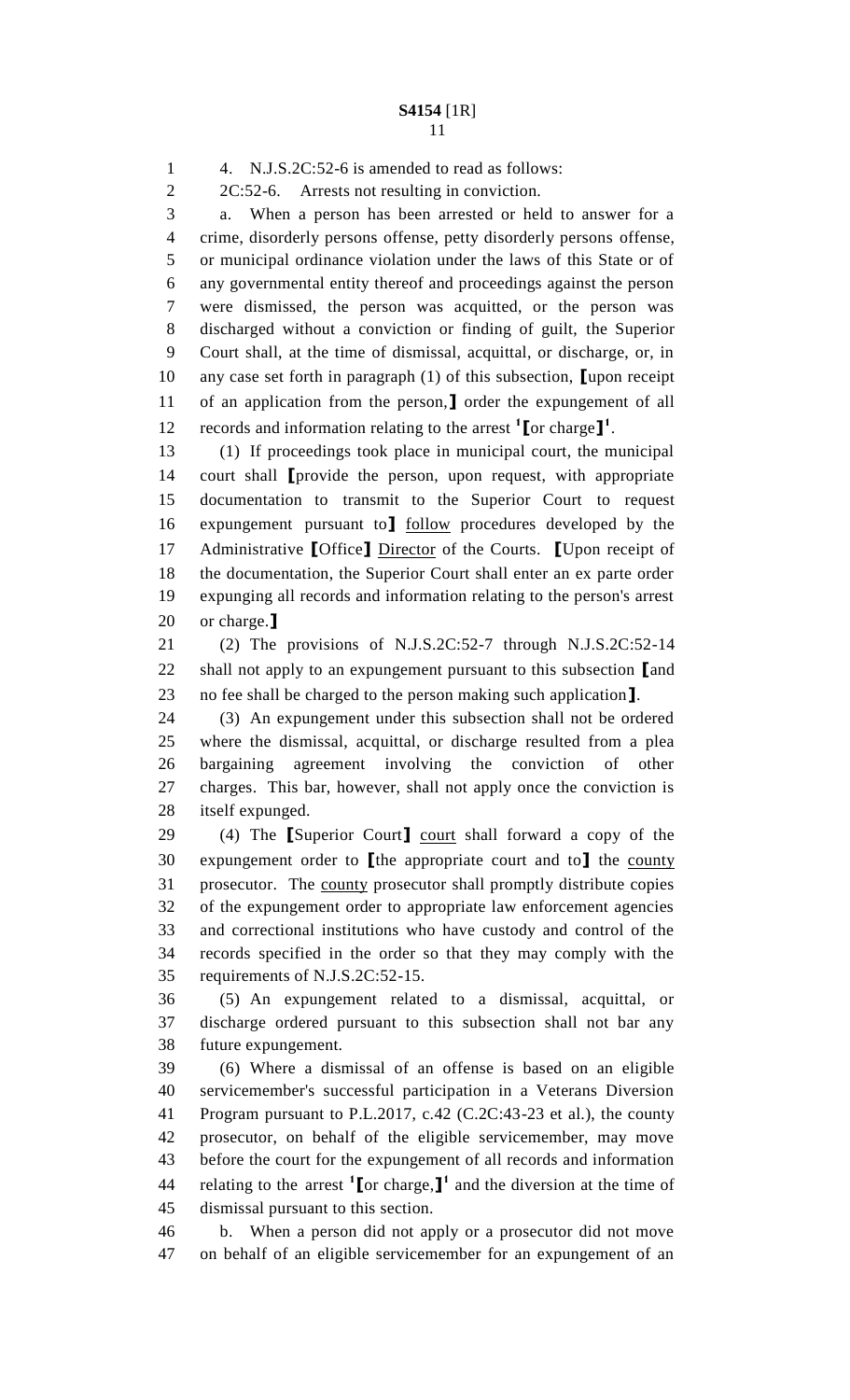arrest **<sup>1</sup> [**or charge**] 1** not resulting in a conviction pursuant to subsection a. of this section, the person may at any time following the disposition of proceedings, present a duly verified petition as provided in N.J.S.2C:52-7 to the Superior Court in the county in which the disposition occurred praying that records of such arrest and all records and information pertaining thereto be expunged. **[**No fee shall be charged to the person for applying for an expungement of an arrest or charge not resulting in a conviction pursuant to this subsection.**]**

 c. (1) Any person who has had charges dismissed against him pursuant to a program of supervisory treatment pursuant to N.J.S.2C:43-12, or conditional discharge pursuant to N.J.S.2C:36A- 1, or conditional dismissal pursuant to P.L.2013, c.158 (C.2C:43- 13.1 et al.), shall be barred from the relief provided in this section until six months after the entry of the order of dismissal.

 (2) A servicemember who has successfully participated in a Veterans Diversion Program pursuant to P.L.2017, c.42 (C.2C:43- 23 et al.) may apply for expungement pursuant to this section at any time following the order of dismissal if an expungement was not granted at the time of dismissal.

 d. Any person who has been arrested or held to answer for a crime shall be barred from the relief provided in this section where the dismissal, discharge, or acquittal resulted from a determination that the person was insane or lacked the mental capacity to commit the crime charged.

- (cf: P.L.2017, c.42, s.7)
- 

 5. (New section) a. (1) Notwithstanding the requirements of N.J.S.2C:52-2 and N.J.S.2C:52-3 or any other provision of law to the contrary, beginning on the effective date of this section, the following persons may file a petition for an expungement with **<sup>1</sup> [**the Superior Court] any court designated by the Rules of Court<sup>1</sup> at any time, provided they have satisfied, except as otherwise set forth in this subsection, payment of any court-ordered financial assessment as defined in section 8 of P.L.2017, c.244 (C.2C:52-23.1), satisfactorily completed probation or parole, been released from incarceration, or been discharged from legal custody or supervision at the time of application:

(a) any person who, prior to the **<sup>1</sup> [**effective date of this**]** development of a system for sealing records from the public 41 pursuant to<sup>1</sup> section  $\frac{1}{6}$  of P.L., c. (C. ) (pending before the 42 Legislature as this bill<sup>1</sup>, was charged with, convicted of, or adjudicated delinquent for, any number of offenses **<sup>1</sup> [**, which in the 44 case of a<sup> $\int$ </sup> for, or<sup>1</sup> delinquent  $\int$ <sup>1</sup> acts which<sup>1</sup> if committed by an adult would constitute, unlawful distribution of, or possessing or having under control with intent to distribute, marijuana or hashish in violation of paragraph (12) of subsection b. of N.J.S.2C:35-5, or a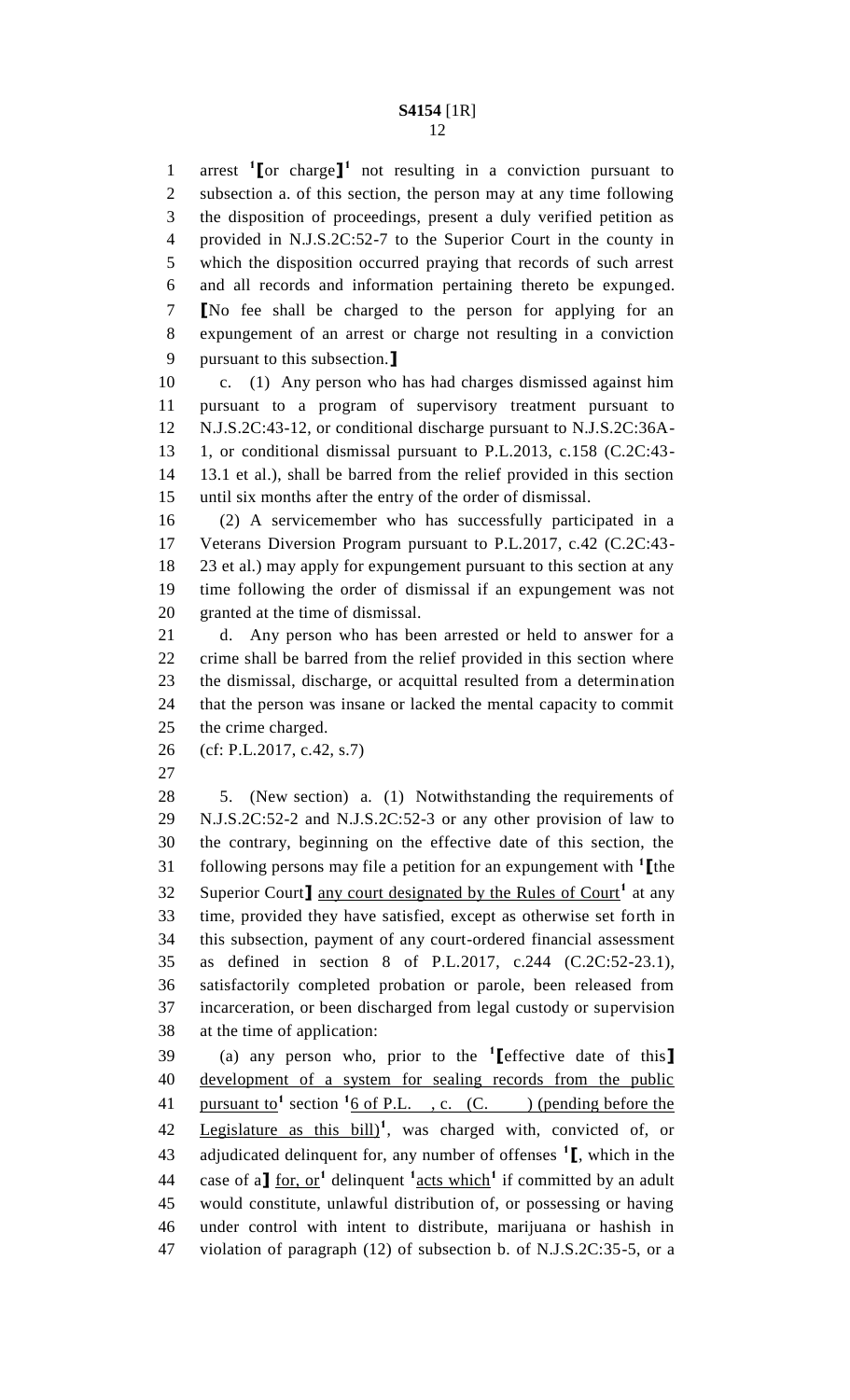violation of that paragraph and a violation of subsection a. of section 1 of P.L.1987, c.101 (C.2C:35-7) or subsection a. of section 1 of P.L.1997, c.327 (C.2C:35-7.1) for distributing, or possessing or having under control with intent to distribute, on or within 1,000 feet of any school property, or on or within 500 feet of the real property comprising a public housing facility, public park, or public building; or

(b) any person who, prior to the **<sup>1</sup> [**effective date of this**]** development of a system for sealing records from the public 10 pursuant to<sup>1</sup> section  $\frac{1}{6}$  of P.L., c. (C. ) (pending before the 11 Legislature as this bill<sup>1</sup>, was charged with, convicted of, or adjudicated delinquent for, any number of offenses **<sup>1</sup> [**, which in the 13 case of a<sup> $\int$ </sup> for, or<sup>1</sup> delinquent <sup>1</sup> acts which<sup>1</sup> if committed by an adult would constitute, obtaining, possessing, using, being under the influence of, or failing to make lawful disposition of marijuana or hashish in violation of paragraph (3) or (4) of subsection a., or subsection b., or subsection c. of N.J.S.2C:35-10; or

(c) any person who, prior to the **<sup>1</sup> [**effective date of this**]** development of a system for sealing records from the public 20 pursuant to<sup>1</sup> section  $\frac{1}{6}$  of P.L., c. (C. ) (pending before the 21 Legislature as this  $\frac{b[1]}{1}$ , was charged with, convicted of, or adjudicated delinquent for, any number of offenses **<sup>1</sup> [**, which in the 23 case of a<sup> $\int$ </sup> for, or<sup>1</sup> delinquent <sup>1</sup> acts which<sup>1</sup> if committed by an adult would constitute, a violation involving marijuana or hashish as described in subparagraph (a) or (b) of this paragraph and using or possessing with intent to use drug paraphernalia with that marijuana or hashish in violation of N.J.S.2C:36-2.

 (2) If, at the time of application, a court-ordered financial assessment subject to collection under the comprehensive enforcement program established pursuant to P.L.1995, c.9 (C.2B:19-1 et al.) is not yet satisfied due to reasons other than willful noncompliance, but the provisions of paragraph (1) of this subsection are otherwise satisfied, the person may submit the expungement application and the court shall grant an expungement in accordance with subsection c. of this section; provided, however, that at the time the expungement is granted the court shall enter a civil judgment for the unpaid portion of the court-ordered financial assessment in the name of the Treasurer, State of New Jersey and transfer collection and disbursement responsibility to the State Treasurer for the outstanding amount in accordance with section 8 of P.L.2017, c.244 (C.2C:52:23.1). The Treasurer may specify, and the Administrative Office of the Courts shall collaborate with, the technical and informational standards required to effectuate the transfer of the collection and disbursement responsibilities. Notwithstanding any provision in this law or any other law to the contrary, the court shall have sole discretion to amend the judgment.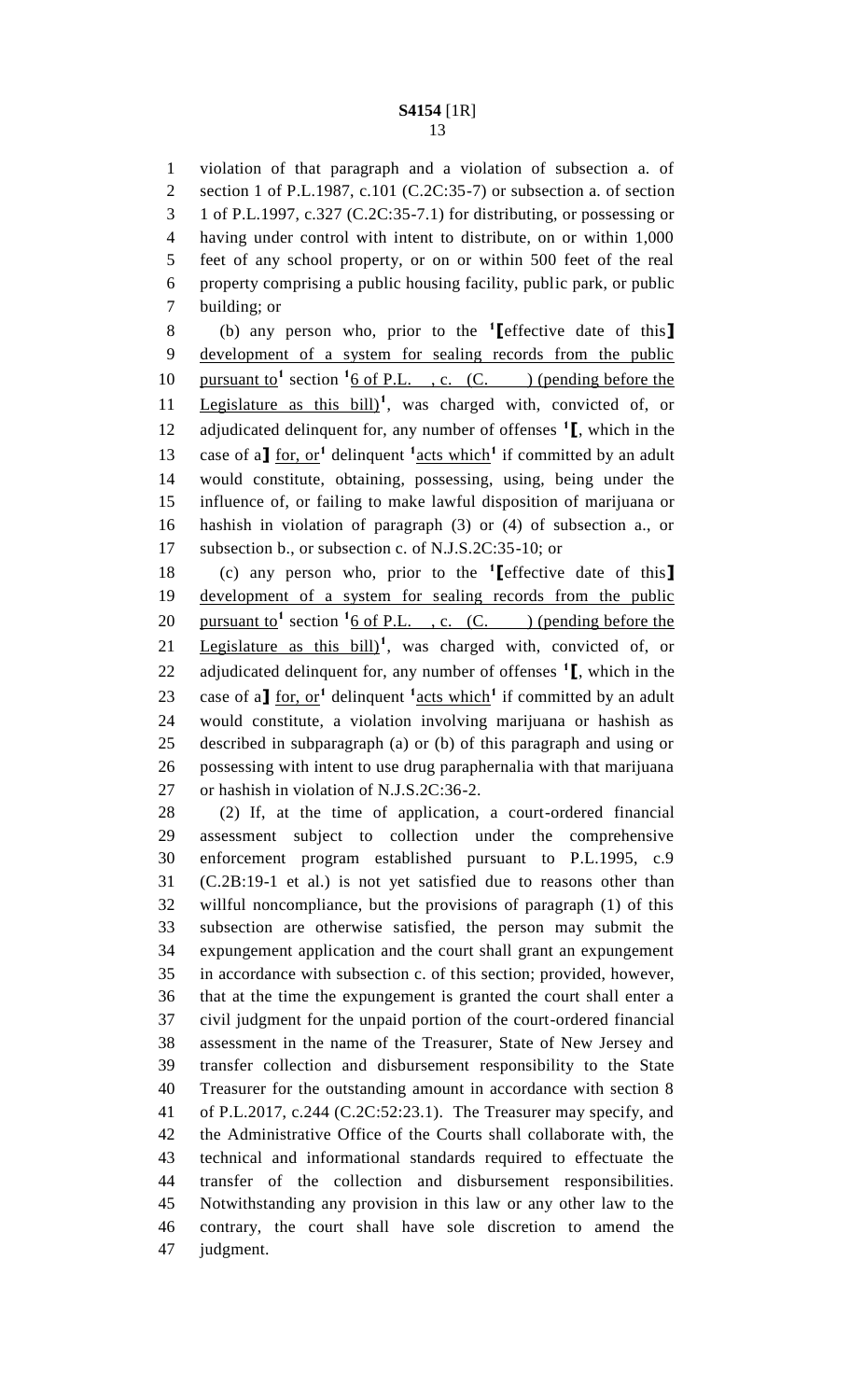b. (1) Notwithstanding the requirements of N.J.S.2C:52-2 and N.J.S.2C:52-3 or any other provision of law to the contrary, beginning on the effective date of this section, a person who, prior, on, or after that effective date is charged with, convicted of, or adjudicated delinquent for, any number of offenses **<sup>1</sup> [**, which in the 6 case of a<sup> $\int$ </sup> for, or<sup>1</sup> delinquent <sup>1</sup> acts which<sup>1</sup> if committed by an adult would constitute, unlawful distribution of, or possessing or having under control with intent to distribute, marijuana or hashish in violation of paragraph (11) of subsection b. of N.J.S.2C:35-5, may file a petition for an expungement with **<sup>1</sup> [**the Superior Court**]** a 11 court<sup>1</sup> after the expiration of three years from the date of the most recent conviction, payment of any court-ordered financial 13 assessment as defined in <sup>1</sup>[N.J.S.2C:52-2] section 8 of P.L.2017,  $c.244$   $(C.2C:52-23.1)^1$ , satisfactory completion of probation or parole, release from incarceration, or discharge from legal custody or supervision, whichever is later.

 (2) (a) Notwithstanding the provisions concerning the three- year time requirement set forth in paragraph (1) of this subsection, if, at the time of application, a court-ordered financial assessment subject to collection under the comprehensive enforcement program established pursuant to P.L.1995, c.9 (C.2B:19-1 et al.) is not yet satisfied due to reasons other than willful noncompliance, but the time requirement is otherwise satisfied, the person may submit the expungement application and the court shall grant an expungement in accordance with subsection c. of this section; provided, however, that at the time the expungement is granted the court shall enter a civil judgment for the unpaid portion of the court-ordered financial assessment in the name of the Treasurer, State of New Jersey and transfer collection and disbursement responsibility to the State Treasurer for the outstanding amount in accordance with section 8 of P.L.2017, c.244 (C.2C:52:23.1). The Treasurer may specify, and the Administrative Office of the Courts shall collaborate with, the technical and informational standards required to effectuate the transfer of the collection and disbursement responsibilities. Notwithstanding any provision in this law or any other law to the contrary, the court shall have sole discretion to amend the judgment.

 (b) Additionally, an application may be filed and presented, and an expungement granted pursuant to subsection c. of this section, although less than three years have expired in accordance with the time requirement set forth in paragraph (1) of this subsection, when the court finds that the court-ordered financial assessment is satisfied but less than three years have expired from the date of satisfaction, and the time requirement of three years is otherwise satisfied, and the court finds that the person substantially complied with any payment plan ordered pursuant to N.J.S.2C:46-1 et seq., or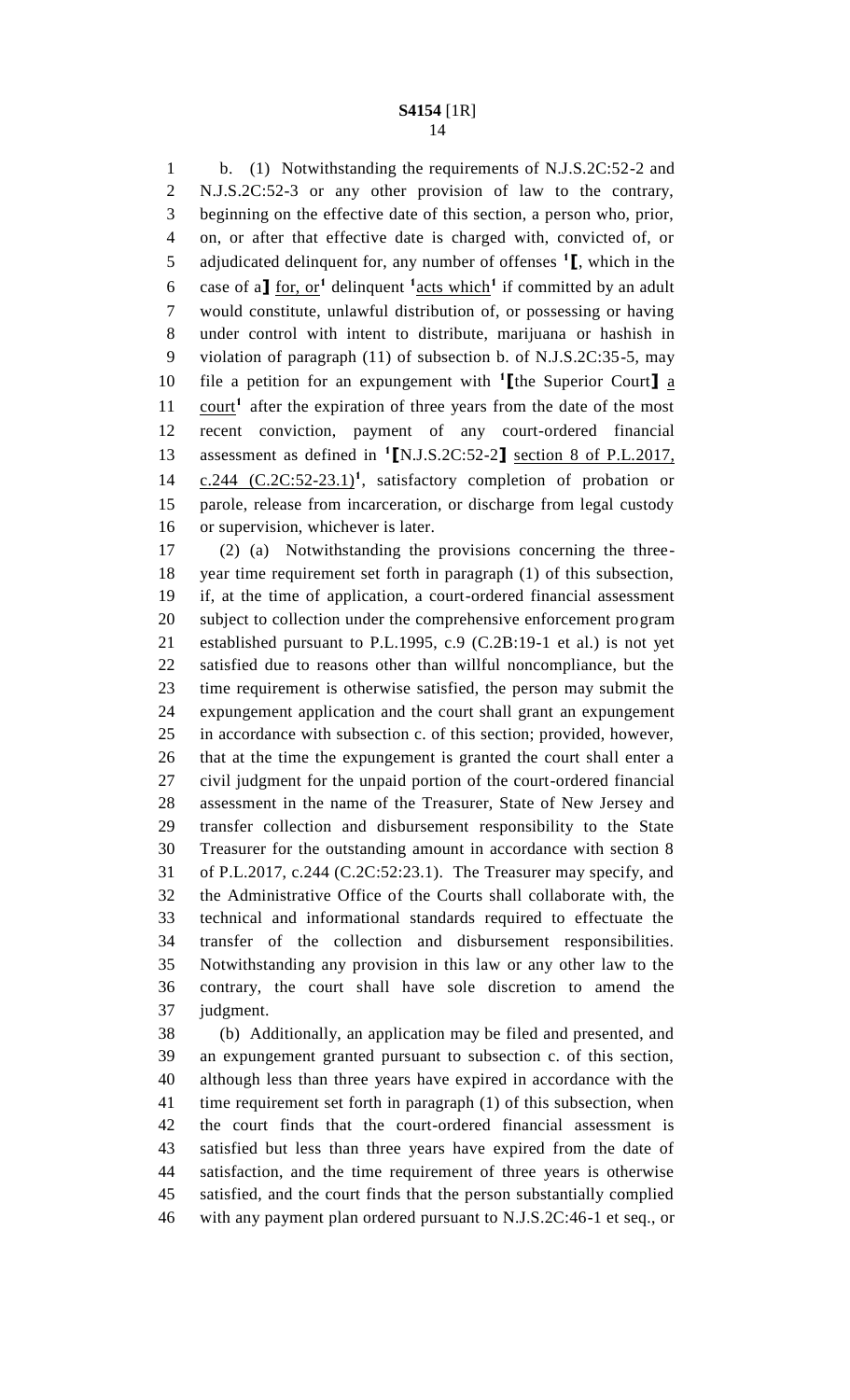could not do so due to compelling circumstances affecting the person's ability to satisfy the financial assessment. c. (1) The provisions of N.J.S.2C:52-8 through N.J.S.2C:52-14 shall not apply to an expungement as set forth in this section.

 (2) Upon review of the petition, the court shall immediately grant an expungement for each **<sup>1</sup> [**charge**]** arrest**<sup>1</sup>** , conviction, or adjudication of delinquency as described in subsection a. or b. of this section, as applicable. The court shall provide copies of the expungement order to the person who is the subject of the petition  $\frac{1}{\alpha}$  or that person's representative<sup>1</sup>.

 (3) A court order vacating an expungement that is granted to a person pursuant to this subsection may be issued upon an action filed by a county prosecutor with the court that granted the expungement, if filed no later than 30 days after the expungement order was issued, with notice to the person, and a hearing is scheduled at which the county prosecutor shows proof that the expungement was granted in error due to a statutory disqualification to expungement that existed at the time the relief was initially granted.

 d. Any public employee or public agency that provides information or records pursuant to this section shall be immune from criminal and civil liability as a result of an act of commission or omission by that person or entity arising out of and in the course of participation in, or assistance with, in good faith, an expungement. The immunity shall be in addition to and not in limitation of any other immunity provided by law.

6. (New section) a. **1 [**Unless**]** (1) No later than three months 29 after the effective date of this section, the Administrative Office of the Courts shall develop and maintain a system for sealing records from the public, upon order of a court, pertaining to offenses or delinquent acts involving marijuana or hashish as described in this 33 section. Once the system is developed, unless<sup>1</sup> otherwise provided 34 by law, a court shall order the nondisclosure  $\frac{1}{10}$  the public<sup>1</sup> of the records of the court and probation services, and records of law enforcement agencies with respect to any arrest, **<sup>1</sup> [**charge,**] 1** conviction, or adjudication of delinquency, and any proceedings related thereto, upon disposition of any case occurring on or after the **<sup>1</sup> [**date**]** development**<sup>1</sup>** of **<sup>1</sup> [**this section**]** the system for sealing 40 records<sup>1</sup> that solely includes the following convictions or adjudications of delinquency:

 $^1$ **[**(1)**]** (a)<sup>1</sup>  $42 \qquad \text{if} (1) \qquad \text{if} \qquad \text{any} \text{ number of of the first, or } \text{if} \text{[invenile]}$ 43 delinquent<sup>1</sup> acts which if committed by an adult would constitute, unlawful distribution of, or possessing or having under control with intent to distribute, marijuana or hashish in violation of paragraph (12) of subsection b. of N.J.S.2C:35-5, or a violation of that paragraph and a violation of subsection a. of section 1 of P.L.1987,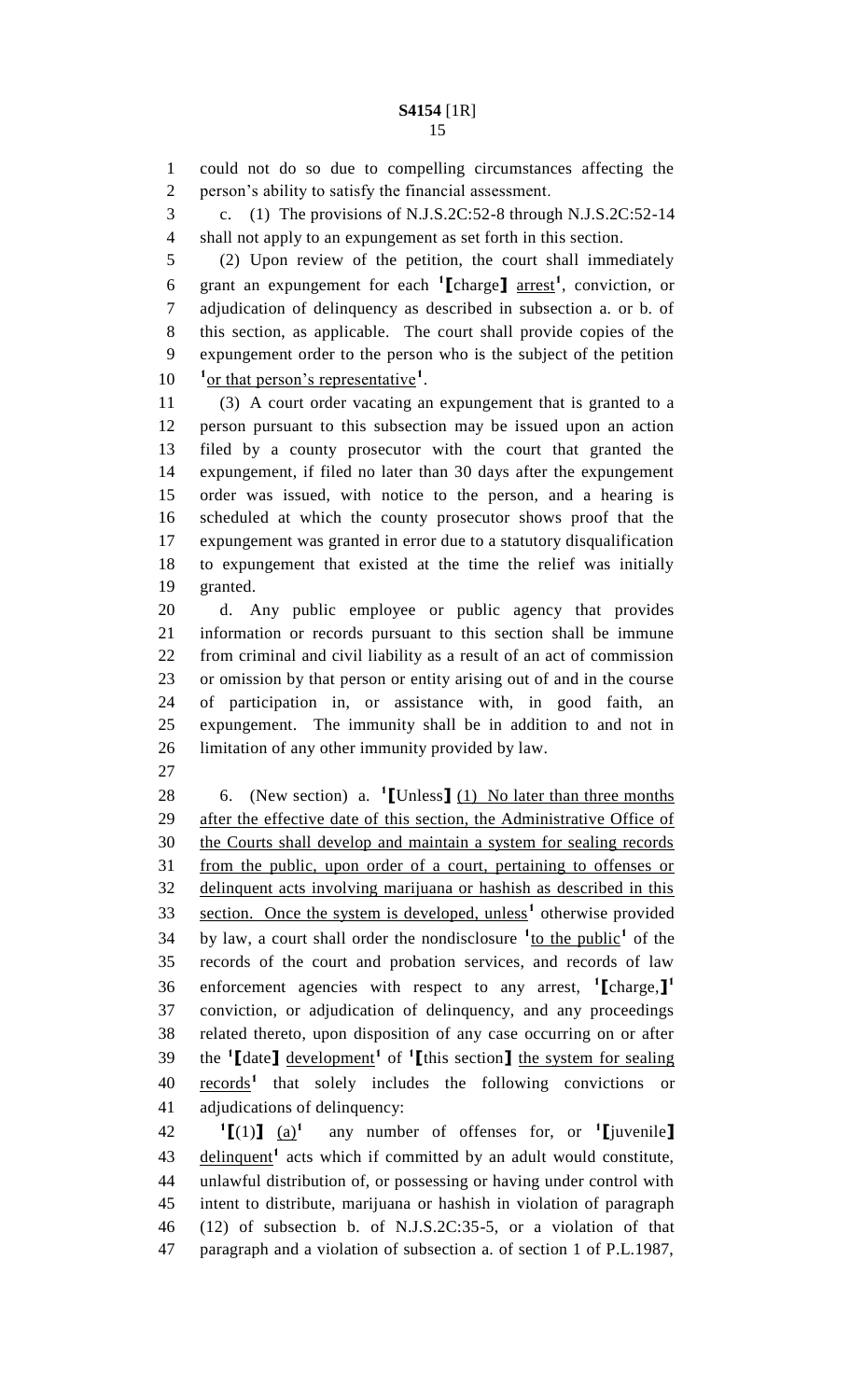c.101 (C.2C:35-7) or subsection a. of section 1 of P.L.1997, c.327 (C.2C:35-7.1) for distributing, or possessing or having under control with intent to distribute, on or within 1,000 feet of any school property, or on or within 500 feet of the real property comprising a public housing facility, public park, or public building;

 **[**(2)**]** (b)**<sup>1</sup>** any number of offenses for, or **<sup>1</sup> [**juvenile**]** 8 delinquent<sup>1</sup> acts which if committed by an adult would constitute, obtaining, possessing, using, being under the influence of, or failing to make lawful disposition of marijuana or hashish in violation of 11 paragraph (3) or (4) of subsection a., or subsection b., or subsection c. of N.J.S.2C:35-10; or

**I** [(3) a violation **]** (c) any number of offenses for, or delinquent acts which if committed by an adult would constitute, a violation**<sup>1</sup>** involving marijuana or hashish as described in **<sup>1</sup> [**paragraph (1)**]** subparagraph  $(a)$ <sup>1</sup> or <sup>1</sup> $[(2)]$   $(b)$ <sup>1</sup> of this <sup>1</sup> $[$ subsection<sup> $]$ </sup> paragraph<sup>1</sup> 17 and <sup>1</sup> [any number of offenses for, or juvenile acts which if 18 committed by an adult would constitute,  $\mathbf{I}^1$  using or possessing with 19 intent to use drug paraphernalia <sup>1</sup> with that marijuana or hashish<sup>1</sup> in 20 violation of N.J.S.2C:36-2<sup>1</sup> [if the drug paraphernalia appears to be for use, intended for use, or designed for use with marijuana or hashish, unless the owner or anyone in control of the object was in possession of one ounce or more of marijuana, five grams or more of hashish, or another illegal controlled dangerous substance or controlled substance analog, or the object was in proximity of one ounce or more of marijuana, five grams or more of hashish, or another illegally possessed controlled dangerous substance or controlled substance analog to indicate its use, intended use, or design for use with that controlled dangerous substance or controlled substance analog**]** .

 (2) If the disposition of the case includes a court-ordered financial assessment subject to collection under the comprehensive enforcement program established pursuant to P.L.1995, c.9 (C.2B:19-1 et al.), then at the time of issuing the sealing order, the court shall also enter a civil judgment for the unpaid portion of the court-ordered financial assessment in the name of the Treasurer, State of New Jersey and transfer collections and disbursement responsibility to the State Treasurer for the outstanding amount in accordance with section 8 of P.L.2017, c.244 (C.2C:52-23.1). The 40 term "court-ordered financial assessment" as used herein means and includes any fine, fee, penalty, restitution, and other form of financial assessment imposed by the court as part of the sentence 43 for the conviction or convictions that are the subject of the sealing order, for which payment of restitution takes precedence in accordance with chapter 46 of Title 2C of the New Jersey Statutes. The Treasurer may specify, and the Administrative Office of the Courts shall collaborate with, the technical and informational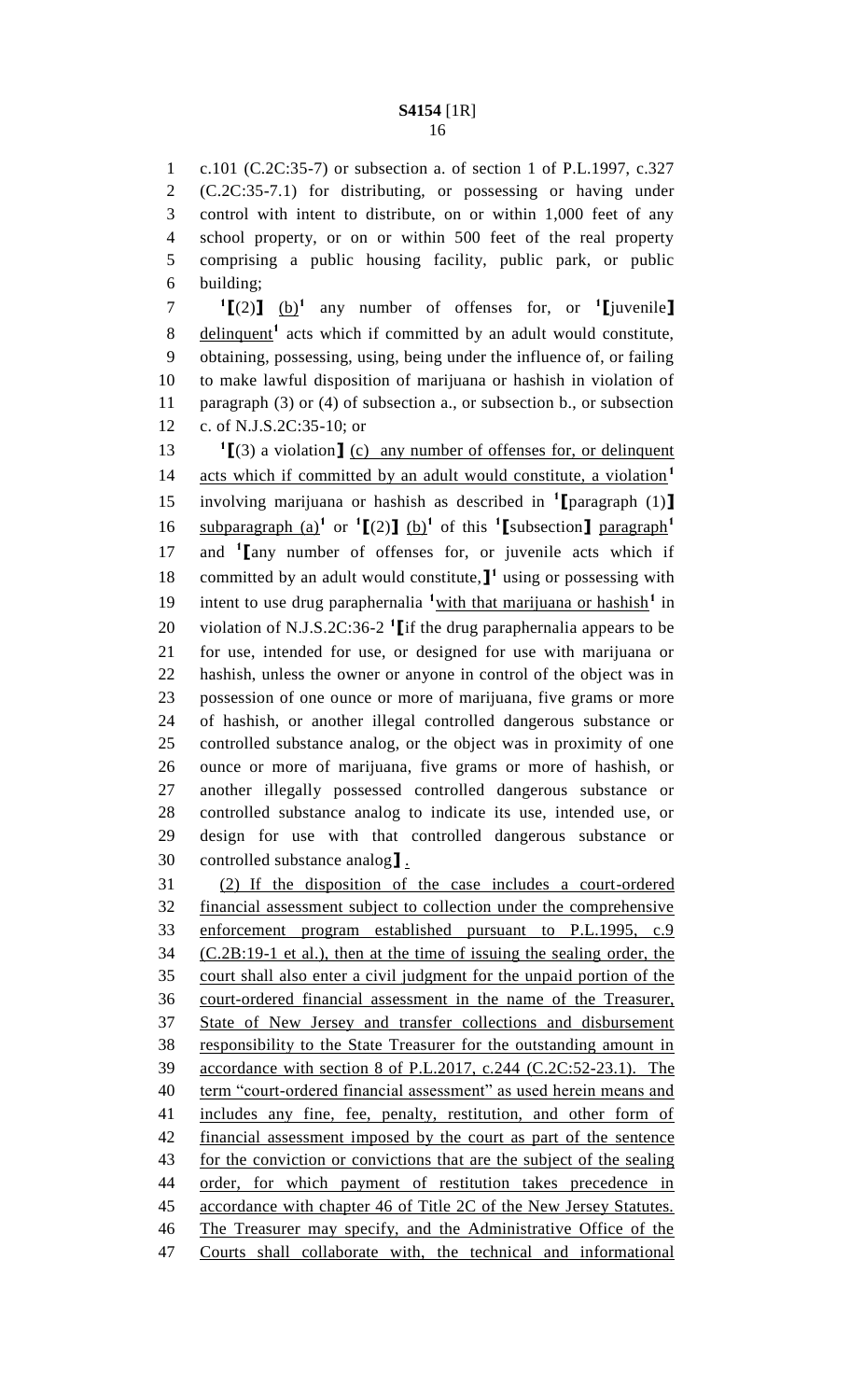1 standards required to effectuate the transfer of the collection and disbursement responsibilities. Notwithstanding any provision in this law or any other law to the contrary, the court shall have sole 4 discretion to amend the judgment<sup>1</sup>. b. Notice of the sealing order issued pursuant to subsection a.

of this section shall be provided to:

 (1) The Attorney General, county prosecutor, or municipal prosecutor handling the case; and

 (2) The State Police and any local law enforcement agency having custody of the files and records.

 c. Upon the entry of a sealing order issued pursuant to subsection a. of this section, the proceedings in the case shall be sealed and all index references shall be marked "not available" or "no record." Law enforcement agencies shall reply to requests for information or records of a person subject to a sealing order that there is no information or records. The person may also reply to any inquiry that there is no information or record, except that information subject to a sealing order shall be revealed by that person if seeking employment within the judicial branch or with a law enforcement or corrections agency, and the information shall continue to provide a disability to the extent provided by law.

 d. Records subject to a sealing order issued pursuant to subsection a. of this section may be maintained for purposes of 24 prior offender status, identification  $\frac{1}{2}$  and law enforcement purposes, provided that the records shall not be considered whenever the Pretrial Services Program established by the Administrative Office of the Courts pursuant to section 11 of P.L.2014, c.31 (C.2A:162-25) conducts a risk assessment on an eligible defendant for the purpose of making recommendations to the court concerning an appropriate pretrial release decision in accordance with sections 1 through 11 of P.L.2014, c.31 (C.2A:162- 15 et seq.) or used for sentencing purposes in any other case.

 7. (New section) "Clean slate" expungement by petition. a. A person, who is not otherwise eligible to present an expungement application pursuant to any other section of chapter 52 of Title 2C of the New Jersey Statutes or other section of law, may present an expungement application to the Superior Court pursuant to this section if the person has been convicted of one or more crimes, one or more disorderly persons or petty disorderly persons offenses, or a combination of one or more crimes and offenses under the laws of this State, unless the person has a conviction for a crime which is not subject to expungement pursuant to subsection b. or c. of N.J.S.2C:52-2. The person may present an application pursuant to this section regardless of whether the person would otherwise be ineligible pursuant to subsection e. of N.J.S.2C:52-14 for having had a previous criminal conviction expunged, or due to having been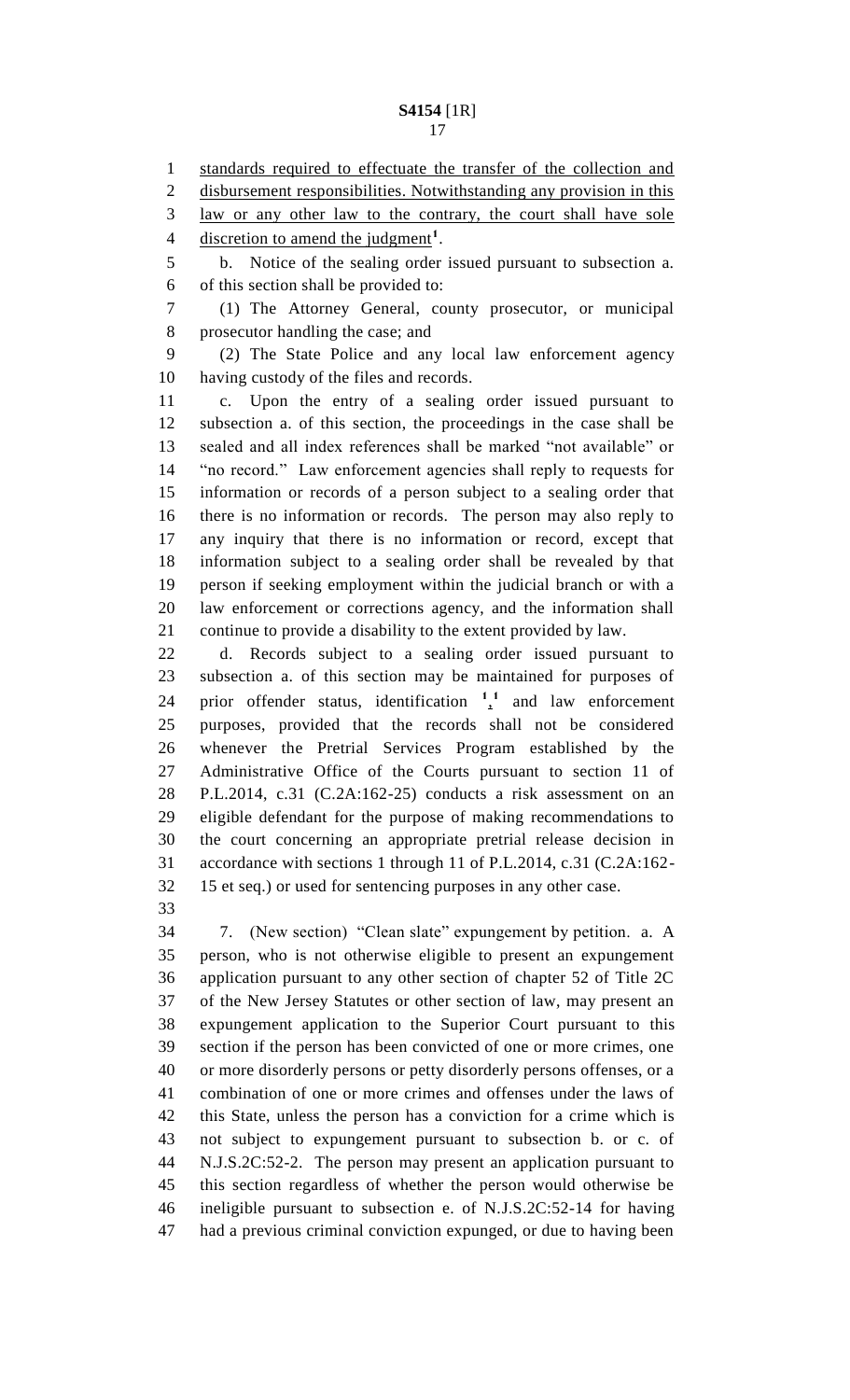granted an expungement pursuant to this or any other provision of law.

 b. The person, if eligible, may present the expungement application after the expiration of a period of ten years from the date of the person's most recent conviction, payment of any court- ordered financial assessment, satisfactory completion of probation or parole, or release from incarceration, whichever is later. The term "court-ordered financial assessment" as used herein and throughout this section means and includes any fine, fee, penalty, restitution, and other form of financial assessment imposed by the 11 court as part of the sentence for the conviction <sup>1</sup> or convictions that 12 are the subject of the application<sup>1</sup>, for which payment of restitution takes precedence in accordance with chapter 46 of Title 2C of the New Jersey Statutes. The person shall submit the expungement application to the Superior Court in the county in which the most recent conviction for a crime or offense was adjudged, which includes a duly verified petition as provided in N.J.S.2C:52-7 praying that all the person's convictions, and all records and information pertaining thereto, be expunged. The petition appended to an application shall comply with the requirements set forth in N.J.S.2C:52-1 et seq.

 c. Notwithstanding the provisions concerning the ten-year time requirement, if, at the time of application, a court-ordered financial assessment subject to collection under the comprehensive enforcement program established pursuant to P.L.1995, c.9 (C.2B:19-1 et al.) is not yet satisfied due to reasons other than willful noncompliance, but the time requirement of ten years is otherwise satisfied, the person may submit the expungement application and the court shall grant an expungement in accordance with this section; provided, however, that at the time of the expungement the court shall enter a civil judgment for the unpaid portion of the court-ordered financial assessment in the name of the Treasurer, State of New Jersey and transfer collection and disbursement responsibility to the State Treasurer for the outstanding amount in accordance with section 8 of P.L.2017, c.244 (C.2C:52-23.1). The Treasurer may specify, and the Administrative Office of the Courts shall collaborate with, the technical and informational standards required to effectuate the transfer of the collection and disbursement responsibilities. Notwithstanding any provision in this law or any other law to the contrary, the court shall have sole discretion to amend the judgment.

 d. No expungement applications may be filed pursuant to this section after the establishment of the automated <sup>1</sup>"clean slate"<sup>1</sup> process pursuant to subsection a. of section 8 of P.L. c. (C. )(pending before the Legislature as this bill).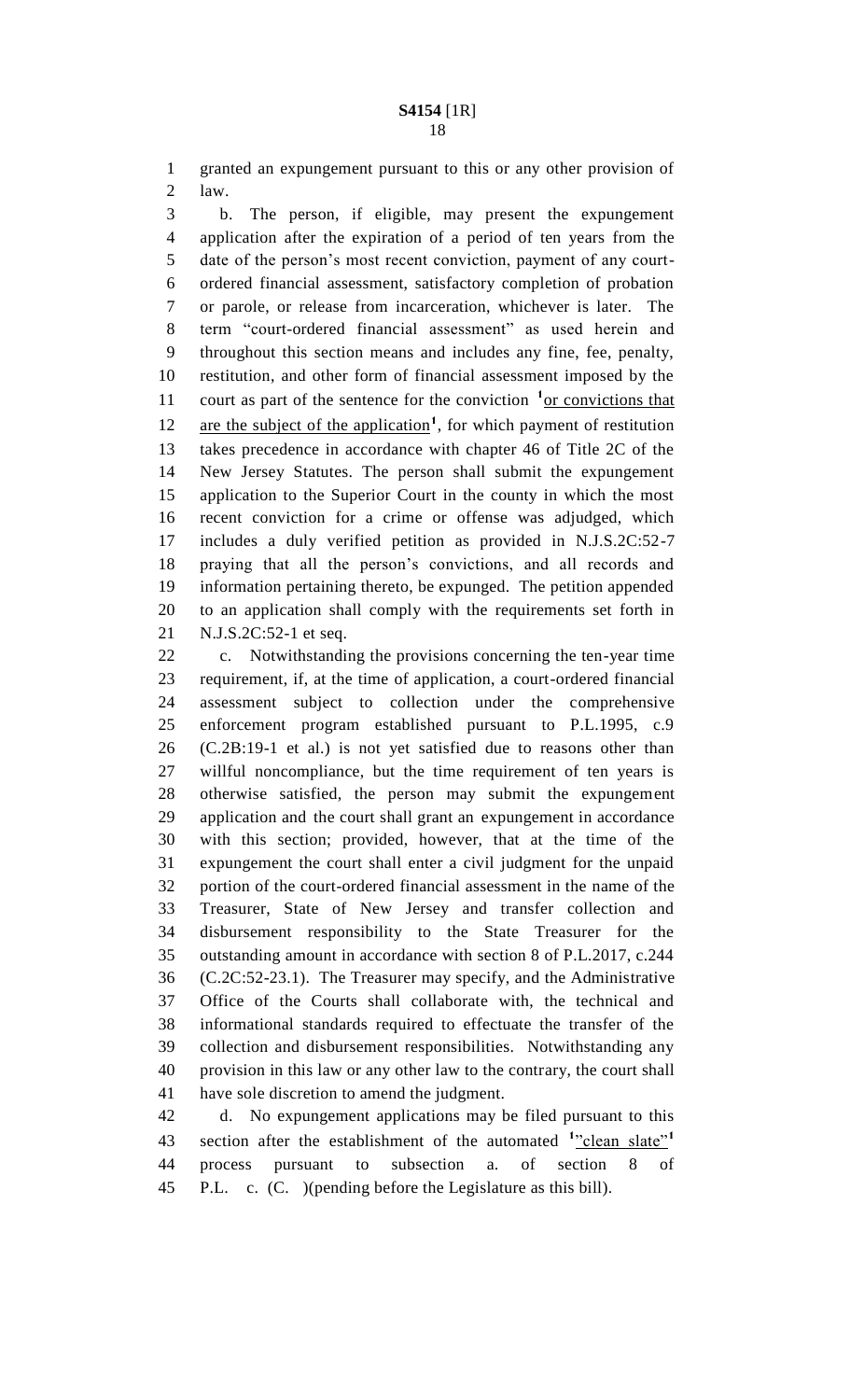8. (New section) Automated "clean slate" process. a. **<sup>1</sup> [**The following provisions set forth in this subsection shall become operative on the 180th day following enactment of this section:**] 1** 

 (1) The State shall develop and implement an automated process, based, to the greatest extent practicable, on the recommendations of the task force established pursuant to subsection b. of this section, by which all convictions, and all records and information pertaining thereto, shall be rendered inaccessible to the public, through sealing, expungement, or some equivalent process, for any person who has been convicted of one or more crimes, one or more disorderly persons or petty disorderly persons offenses, or a combination of one or more crimes and offenses under the laws of this State, unless the person has a conviction for a crime which is not subject to expungement pursuant to subsection b. or c. of N.J.S.2C:52-2, upon the expiration of a period of ten years from the date of the person's most recent conviction, payment of any court-ordered financial assessment, satisfactory completion of probation or parole, or release from incarceration, whichever is later. The term "court-ordered financial assessment" as used herein means and includes any fine, fee, penalty, restitution, and other form of financial assessment imposed 22 by the court as part of the sentence for the conviction  $1_{\text{or}}$  convictions that are subject to being rendered inaccessible to the 24 public<sup>1</sup>, for which payment of restitution takes precedence in accordance with chapter 46 of Title 2C of the New Jersey Statutes.

 (2) The automated process shall be designed to restore a 27 person's convictions and other <sup>1</sup>information contained in the person's**<sup>1</sup>** criminal history **<sup>1</sup> [**on the State Police Criminal History**]** 29 record information files<sup>1</sup> if the person is subsequently convicted of a crime, for which the conviction is not subject to expungement pursuant to subsection b. or c. of N.J.S.2C:52-2. A prosecutor may 32 submit the restored criminal history <sup>1</sup> <u>record information</u><sup>1</sup> to the court for consideration at sentencing for the subsequent conviction.

 (3) Upon establishment of the automated process pursuant to this subsection, any pending "clean slate" expungement petitions 36 filed pursuant to section 7 of P.L., c. (C.) (pending before the Legislature as this bill) shall be rendered moot and shall be withdrawn or dismissed in accordance with procedures established by the Supreme Court.

 b. (1) (a) There is established a task force for the purpose of examining, evaluating, and making recommendations regarding the development and implementation of the automated process described in subsection a. of this section, by which all of a person's convictions, and all records and information pertaining thereto, shall be rendered inaccessible to the public.

 (b) The task force shall consist of at least the following members: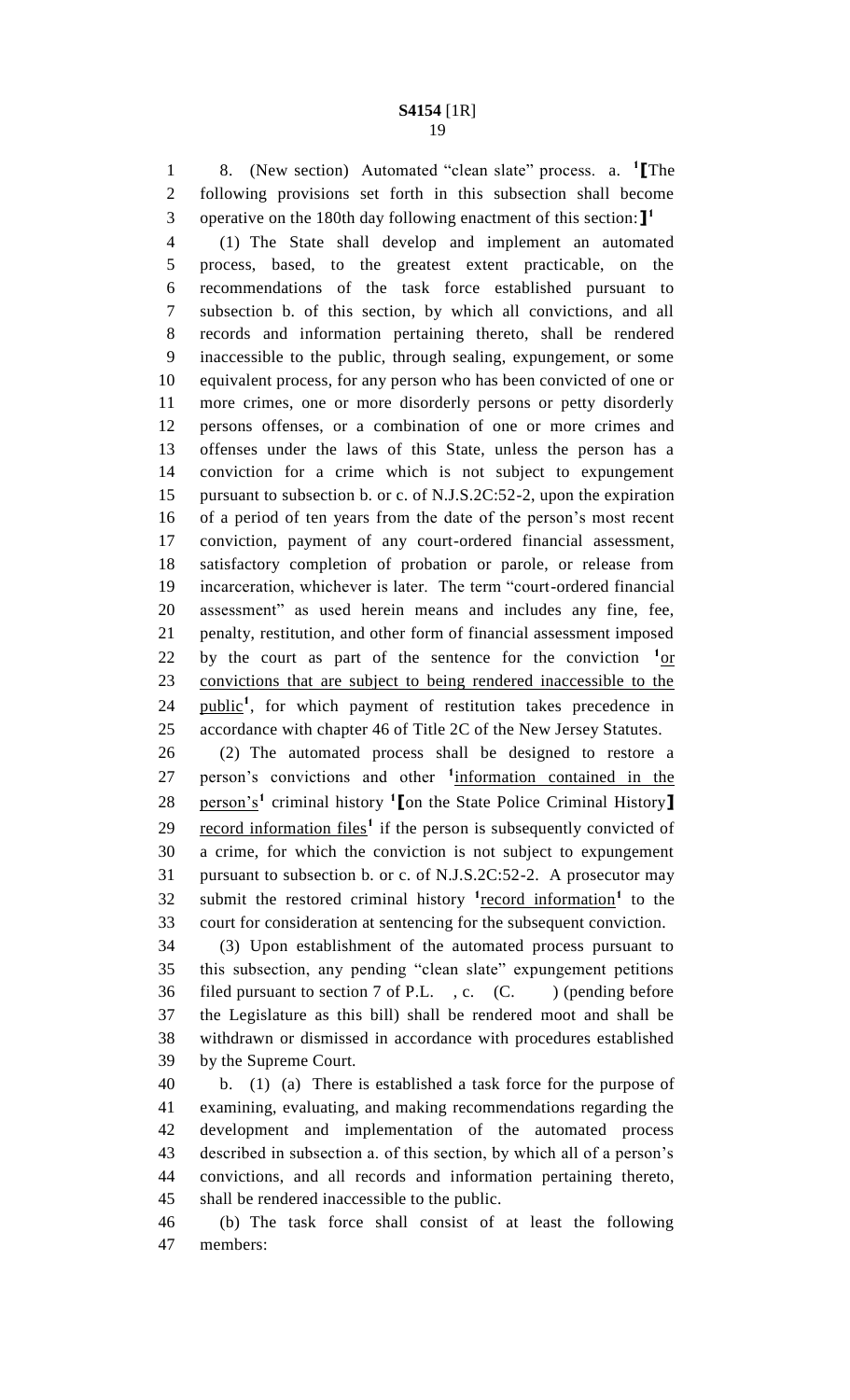The Chief Technology Officer of the Office of Information Technology, or a designee or designees; The Attorney General, or a designee or designees, one or more of whom may be members of the State Bureau of Identification and the Information Technology Bureau in the Division of State Police designated by the Superintendent of the State Police; The Administrative Director of the Courts, or a designee or designees; The Director of Information Technology for the Administrative Office of the Courts, or a designee or designees; The Commissioner of the Department of Corrections, or a designee or designees; The President of the New Jersey County Jail Wardens Association, or a designee or designees; The President of the New Jersey State Association of Chiefs of Police, or a designee or designees; Two members of the Senate, who shall each be of different political parties, appointed by the Governor upon the recommendation of the Senate President; Two members of the General Assembly, who shall each be of different political parties, appointed by the Governor upon the recommendation of the Speaker of the General Assembly; Two members of academic institutions or non-profit entities <sup>1</sup> appointed by the Governor<sup>1</sup> who <sup>1</sup>each<sup>1</sup> have a background in, or special knowledge of, computer technology, database management, or recordkeeping processes; and Four members of the public appointed by the Governor who each have a background in, or special knowledge of, the technological, criminal record or legal processes of expungement, or criminal history recordkeeping, of which two of whom shall be appointed by the Governor upon recommendation of the Senate President and two of whom shall be appointed by the Governor upon recommendation of the Speaker of the General Assembly. (c) Appointments to the task force shall be made within 30 days of the effective date of this section. Vacancies in the membership of the task force shall be filled in the same manner as the original appointments were made. (d) Members of the task force shall serve without compensation, but shall be reimbursed for necessary expenditures incurred in the performance of their duties as members of the task force within the limits of funds appropriated or otherwise made available to the task force for its purposes. (e) The task force shall organize as soon as practicable, but no later than 30 days following the appointment of its members. The task force shall choose a chairperson from among its members and shall appoint a secretary who need not be a member of the task

force.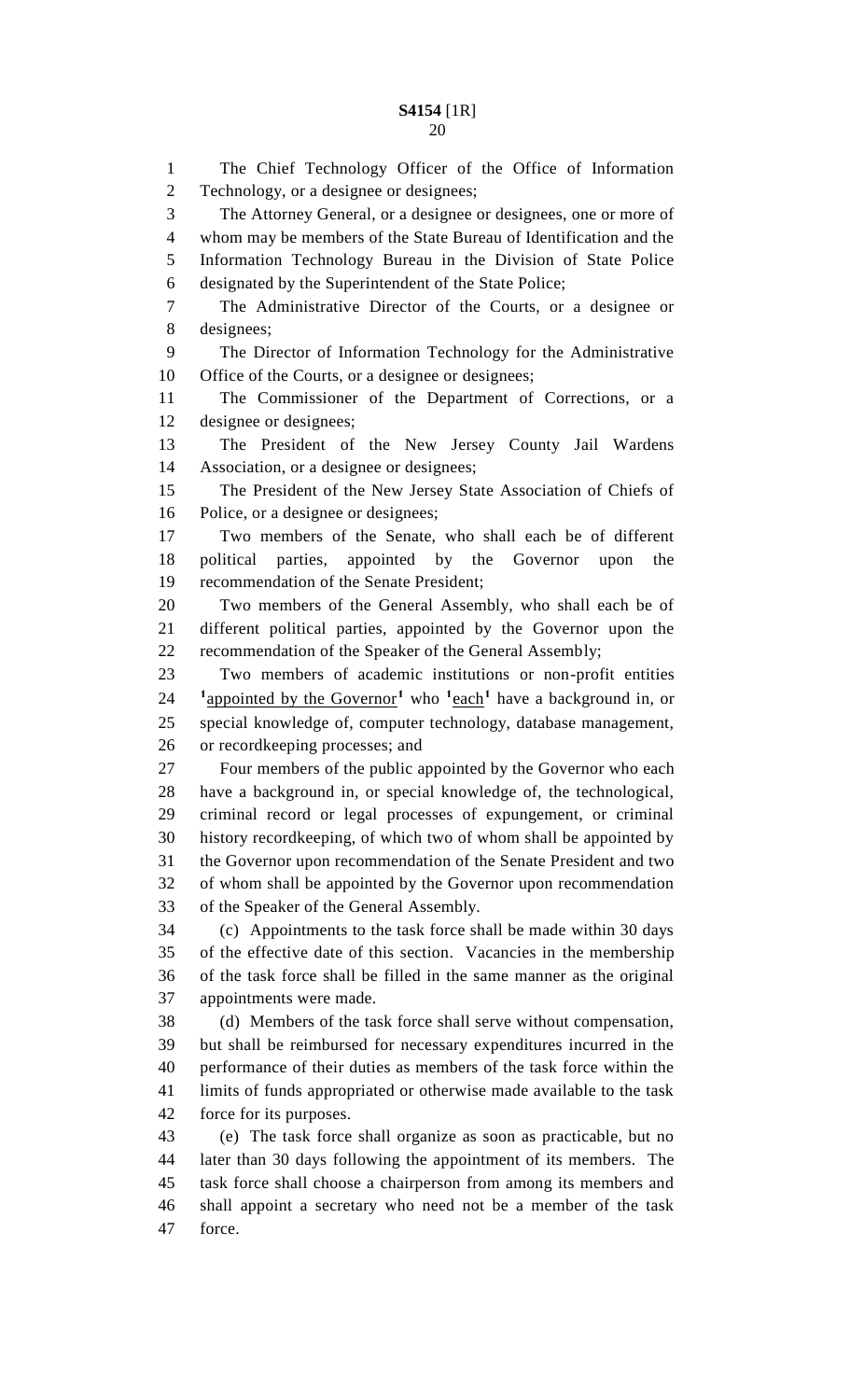(f) The Department of Law and Public Safety shall provide such stenographic, clerical, and other administrative assistants, and such professional staff as the task force requires to carry out its work. The task force shall also be entitled to call to its assistance and avail itself of the services of the employees of any State, county, or municipal department, board, bureau, commission, or agency as it may require and as may be available for its purposes.

 (2) It shall be the duty of the task force to identify, analyze and recommend solutions to any technological, fiscal, resource, and practical issues that may arise in the development and implementation of the automated process described in subsection a. of this section. In carrying out these responsibilities, the task force shall to the extent feasible:

 (a) examine and evaluate the effectiveness of the design and implementation of automated processes in Pennsylvania and California and other jurisdictions that have implemented similar programs, and consult with officials in those jurisdictions concerning their processes and any technological, fiscal, resource, and practical issues that they may have encountered, contemplated, or addressed in developing and implementing those systems; and

 (b) consult with non-profit computer programming organizations such as "Code for America" with expertise in assisting in the implementation of automated processes and expungement processing generally, to the extent those organizations make themselves available for this purpose; and

 (c) identify the necessary systemic changes, required technology, cost estimates, and possible sources of funding for developing and implementing the automated process described in subsection a. of this section.

 (3) (a) The task force shall issue a final report of its findings and recommendations to the Governor, and to the Legislature pursuant to section 2 of P.L.1991, c.164 (C.52:14-19.1), no later than 180 days after the task force organizes.

 (b) The task force shall expire 30 days after the issuance of its report.

9. N.J.S.2C:52-8 is amended to read as follows:

 2C:52-8. Statements to accompany petition. There shall be attached to a petition for expungement:

 a. A statement with the affidavit or verification that there are no disorderly persons, petty disorderly persons or criminal charges pending against the petitioner at the time of filing of the petition for expungement.

 b. In those instances where the petitioner is seeking the expungement of a criminal conviction **[**, or the expungement of convictions**]** pursuant to **[**N.J.S.2C:52-3 for multiple disorderly persons or petty disorderly persons offenses, all of which were entered the same day, or which were interdependent or closely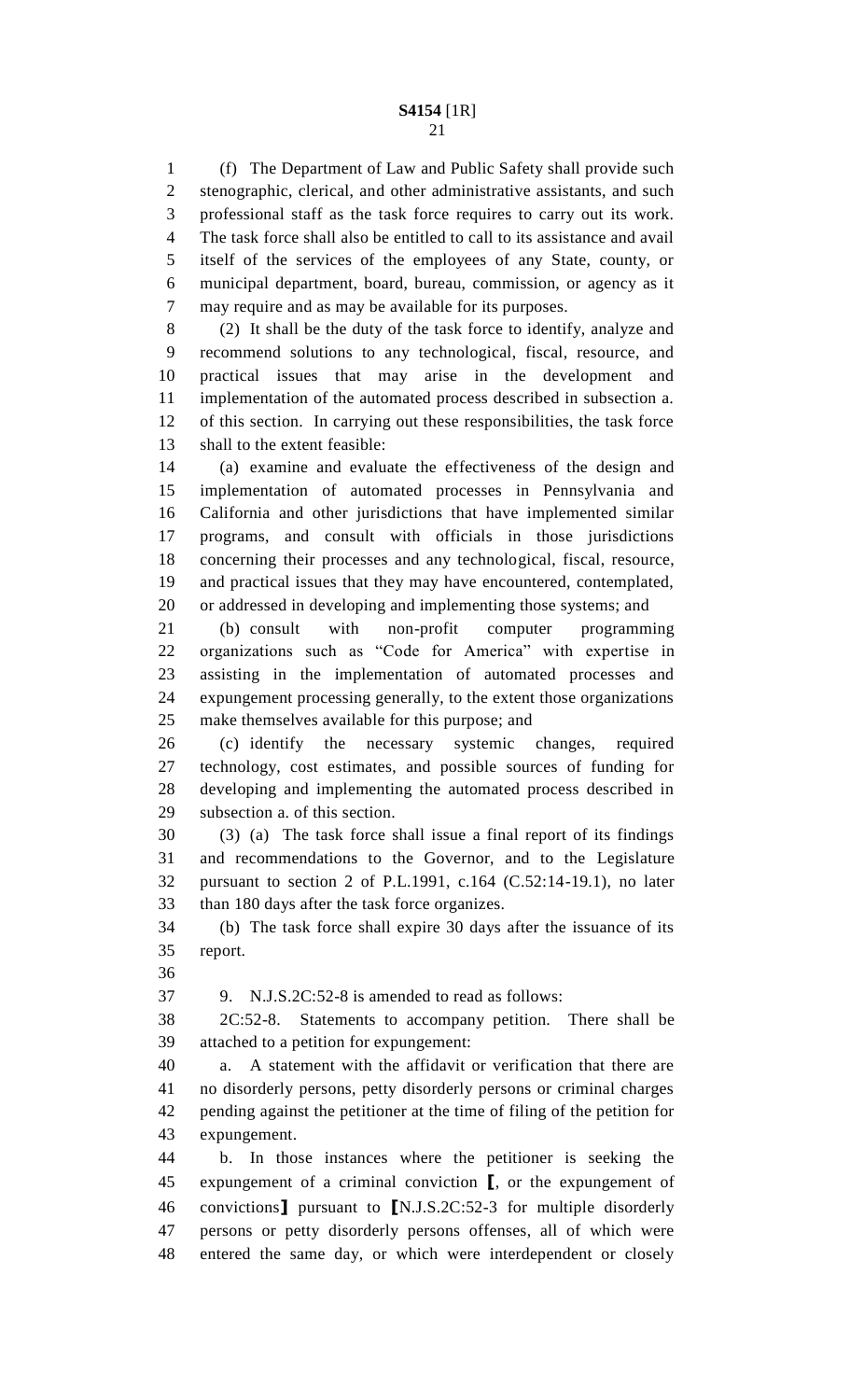related in circumstances and were committed as part of a sequence of events that took place within a comparatively short period of time**]** N.J.S.2C:52-2, a statement with affidavit or verification that he has never been granted expungement, sealing or similar relief regarding a criminal conviction **[**or convictions for multiple disorderly persons or petty disorderly persons offenses, all of which were entered the same day, or which were interdependent or closely related in circumstances and were committed as part of a sequence of events that took place within a comparatively short period of time**]** by any court in this State or other state or by any Federal court. "Sealing" refers to the relief previously granted pursuant to P.L.1973, c.191 (C.2A:85-15 et seq.).

 c. In those instances where a person has received a dismissal of a criminal charge because of acceptance into a supervisory treatment or any other diversion program, a statement with affidavit or verification setting forth the nature of the original charge, the court of disposition and date of disposition.

18 d. A statement as to whether the petitioner has legally changed the petitioner's name, the date of judgment of name change, and the previous legal name. If applicable, the petitioner shall provide a 21 copy of the order for name change.

```
22 (cf: P.L.2017, c.244, s.4)
```
 $110. \text{ N.J.S.2C:52-10 is amended to read as follows:}$ 

 2C:52-10. **[**A**]** a. Until the date that the e-filing system is established by the Administrative Office of the Courts pursuant to 27 section 11 of P.L., c. (C.) (pending before the Legislature as this bill), a copy of each petition, together with a copy of all supporting documents, shall be served pursuant to the rules of court upon the Superintendent of State Police; the Attorney General; the county prosecutor of the county wherein the court is located; the chief of police or other executive head of the police department of the municipality wherein the offense was committed; the chief law enforcement officer of any other law enforcement agency of this State which participated in the arrest of the individual; the superintendent or warden of any institution in which the petitioner was confined; and, if a disposition was made by a municipal court, upon the magistrate of that court. Service shall be made within 5 days from the date of the order setting the date for the hearing upon the matter.

 b. On and after the date that the e-filing system is established 42 pursuant to section 11 of P.L., c. (C.) (pending before the Legislature as this bill), a copy of each petition, together with a copy of all supporting documents, shall, upon their filing, be served 45 electronically pursuant to the rules of court upon the Superintendent of State Police, the Attorney General, the county prosecutor of the 47 county wherein the court is located, and the county prosecutor of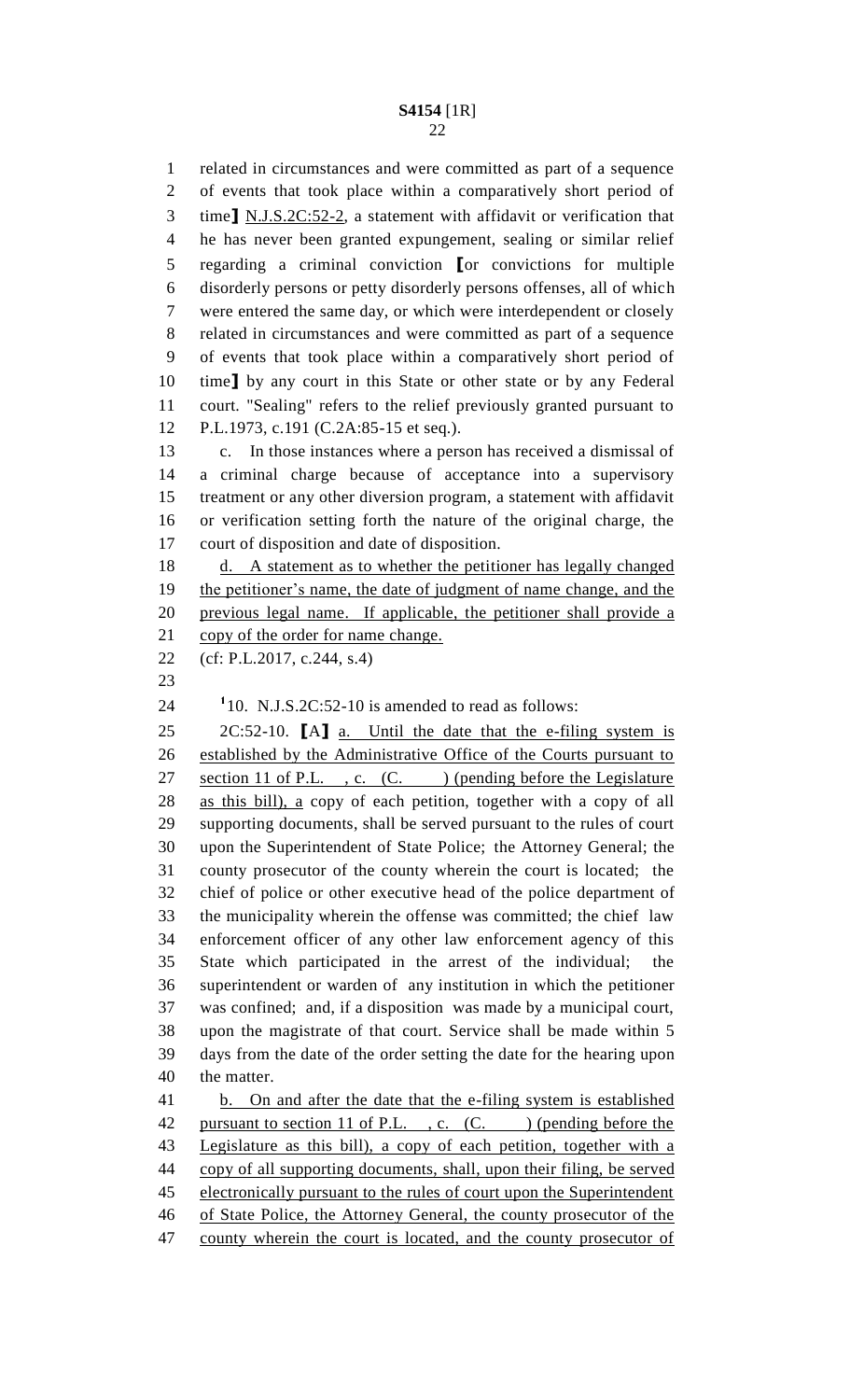1 any county in which the petitioner was convicted, using the e-filing

system. **1** 

(cf: N.J.S.2C:52-10)

  $[10.1 \t{11}$ <sup>1</sup> (New section) a. (1) No later than twelve months after the effective date of this section, the Administrative Office of the Courts shall develop and maintain a system for petitioners to electronically file expungement applications pursuant to N.J.S.2C:52-1 et seq. The e-filing system shall be available Statewide and include electronic filing, electronic service of process, and electronic document management.

(2) The system shall, **<sup>1</sup> [**within 30 days of the person filing the 13 application for expungement**]** in accordance with N.J.S.2C:52-10<sup>1</sup>, electronically notify **<sup>1</sup> [**relevant law enforcement and criminal justice agencies, if applicable, pursuant to N.J.S.2C:52-10**]** and serve copies of the petition and all supporting documents upon the Superintendent of State Police, the Attorney General, and each 18 county prosecutor as described in that section<sup>1</sup>.

 (3) The system shall electronically compile a listing of all possibly relevant Judiciary records for an expungement petitioner 21 and transmit this information to  $\text{1}$  [the appropriate criminal justice 22 agencies subject to notice of **]** all parties served with copies of<sup>1</sup> the 23 petition <sup>1</sup> and all supporting documents<sup>1</sup> in accordance with 24  $\text{I}\left[\text{N.J.S.2C:52-10}\right]$  paragraph (2) of this subsection<sup>1</sup>.

 b. Upon receipt of the information from the court pursuant to paragraphs (2) and (3) of subsection a. of this section, the Superintendent of State Police, the Attorney General, and the county prosecutor of any county in which the person was convicted shall, within 60 days, review and confirm, as appropriate, the information against the **<sup>1</sup> [**Criminal Case History**]** person's criminal 31 history record information files<sup>1</sup> and notify the court of any inaccurate or incomplete data contained in the information **<sup>1</sup>** files,**<sup>1</sup>** or of any other basis for ineligibility, if applicable, pursuant to N.J.S.2C:52-14.

 c. The court shall provide copies of an expungement order to the person who is the subject of the petition and electronically transmit the order to the **<sup>1</sup> [**previously noticed parties, or parties otherwise entitled to notice,**]** law enforcement and criminal justice agencies which, at the time of the hearing on the petition, possess 40 any records specified in the order<sup>1</sup> in accordance with N.J.S.2C:52-15.

43  $\text{I}[11.]\underline{12.}^1$  N.J.S.2C:52-14 is amended to read as follows:

 2C:52-14. A petition for expungement filed pursuant to this chapter shall be denied when: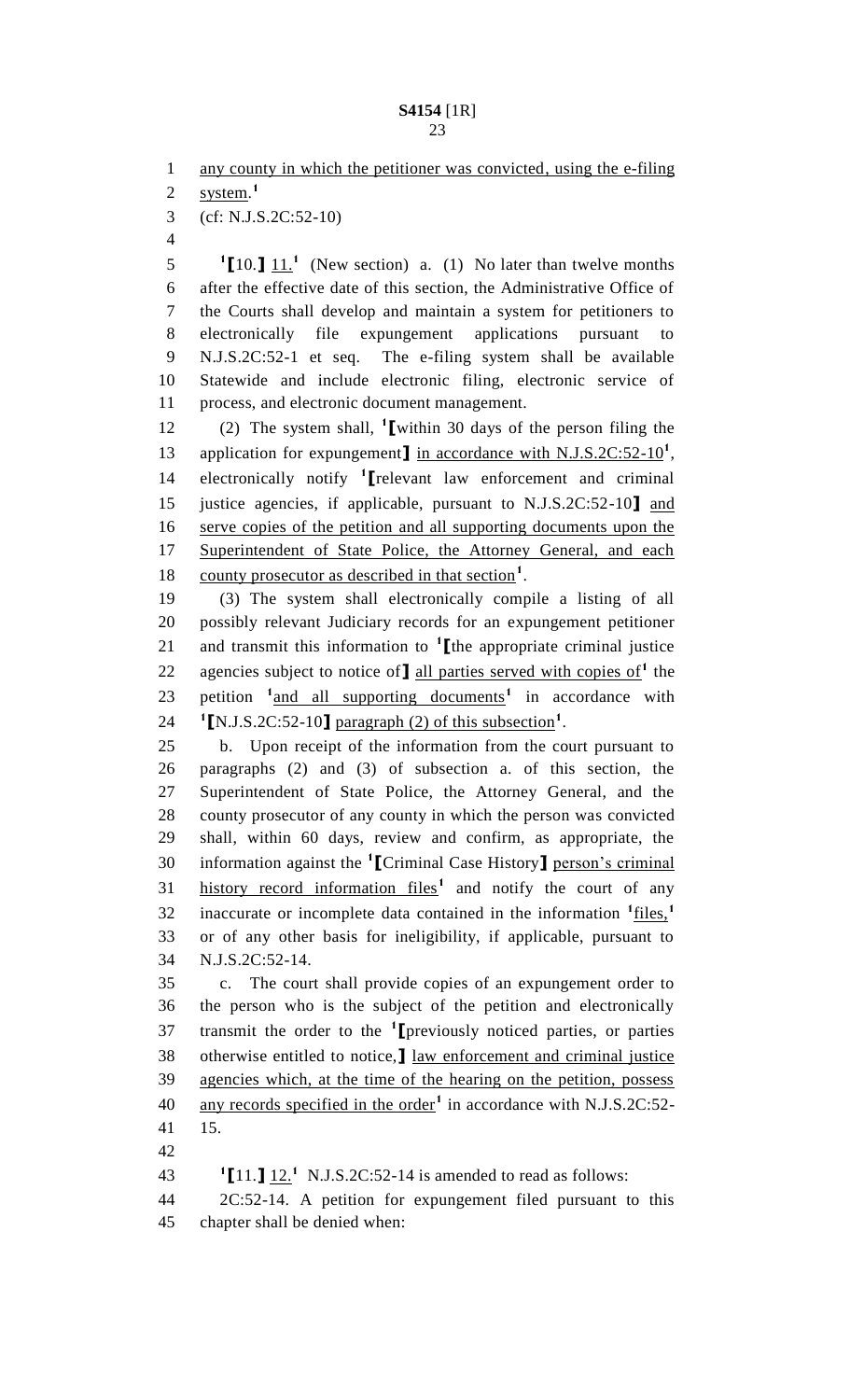a. Any statutory prerequisite, including any provision of this chapter, is not fulfilled or there is any other statutory basis for denying relief.

 b. The need for the availability of the records outweighs the desirability of having a person freed from any disabilities as otherwise provided in this chapter. An application may be denied under this subsection only following objection of a party given notice pursuant to N.J.S.2C:52-10 and the burden of asserting such grounds shall be on the objector **[**, except that in regard to expungement sought for third or fourth degree drug offenses pursuant to paragraph (3) of subsection c. of N.J.S.2C:52-2, the court shall consider whether this factor applies regardless of whether any party objects on this basis**]**.

 c. In connection with a petition under N.J.S.2C:52-6, the acquittal, discharge or dismissal of charges resulted from a plea bargaining agreement involving the conviction of other charges. This bar, however, shall not apply once the conviction is itself expunged.

 d. The arrest or conviction sought to be expunged is, at the time of hearing, the subject matter of civil litigation between the petitioner or his legal representative and the State, any governmental entity thereof or any State agency and the representatives or employees of any such body.

 e. **[**A**]** Except as set forth in subsection a. of section 7 of 25 P.L., c. (C. ) (pending before the Legislature as this bill) 26 concerning a "clean slate" expungement petition, the person has had a previous criminal conviction expunged regardless of the lapse of time between the prior expungement, or sealing under prior law, and the present petition. This provision shall not apply:

 (1) When the person is seeking the expungement of a municipal ordinance violation or,

 (2) When the person is seeking the expungement of records pursuant to N.J.S.2C:52-6.

f. (Deleted by amendment, P.L.2017, c.244)

(cf: P.L.2017, c.244, s.5)

**1**  $[12.]\,\underline{13.}^1$  N.J.S.2C:52-15 is amended to read as follows:

 2C:52-15. a. Except as provided in subsection b. of this section, if an order of expungement of records of arrest or conviction under this chapter is granted by the court, all the records specified in said 41 order shall be removed from the files of the  $\frac{1 \text{law enforcement and}}{1 \text{law enforcement}}$ criminal justice**<sup>1</sup>** agencies which **<sup>1</sup> [**have been noticed of the pendency of petitioner's motion and which are, by the provisions of 44 this chapter, entitled to notice  $\mathbf{I}^1$ ,  $\mathbf{I}$  at the time of the hearing of the 45 petition, possess the records<sup>1</sup> and shall be placed in the control of a person who has been designated by the head of each such agency **1 [**which, at the time of the hearing, possesses said records**] 1** . That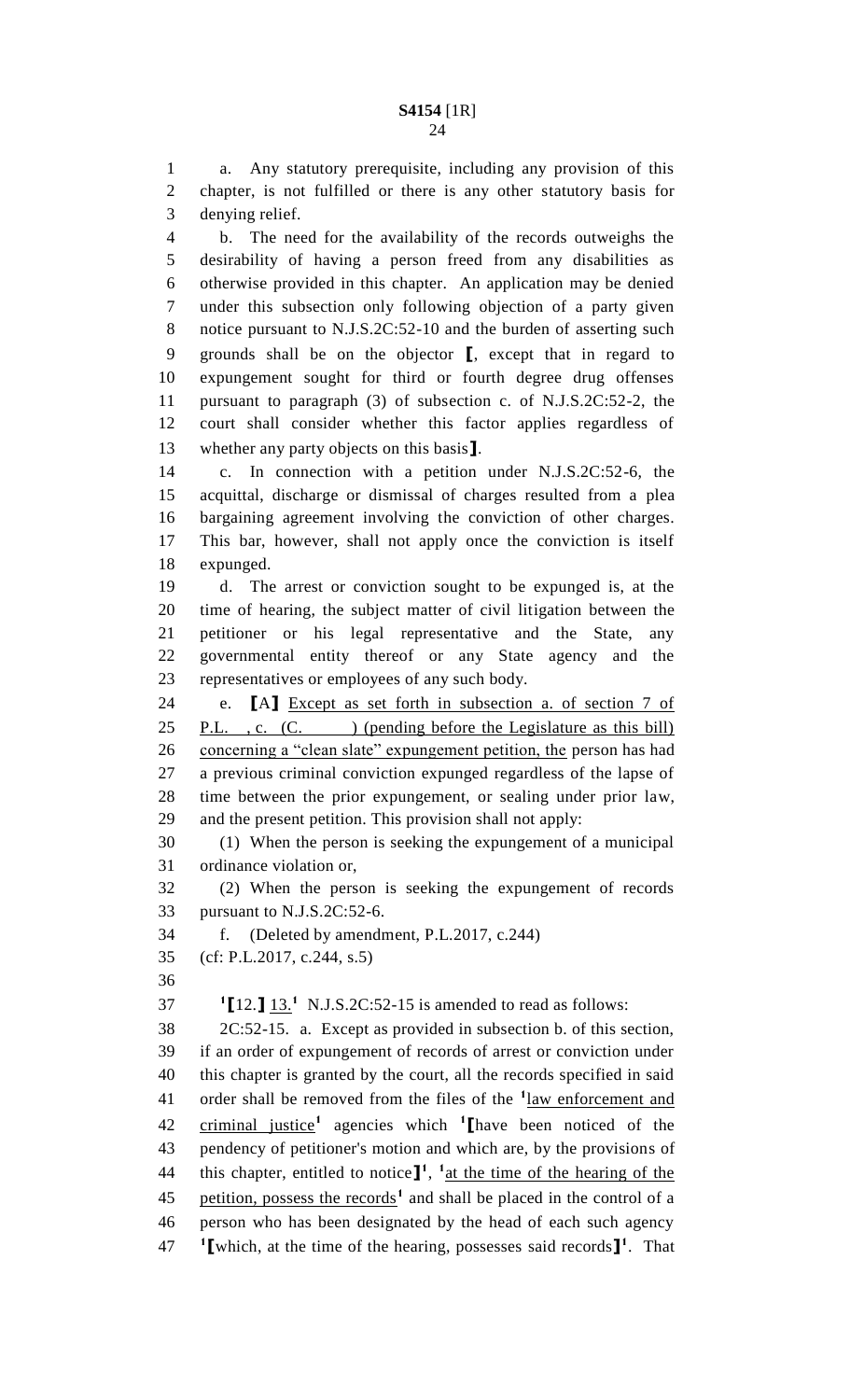designated person shall, except as otherwise provided in this chapter, ensure that such records or the information contained therein are not released for any reason and are not utilized or referred to for any purpose. In response to requests for information or records of the person who was arrested or convicted, all **[**noticed**] 1** officers, departments and agencies shall reply, with respect to the arrest, conviction or related proceedings which are the 8 subject of the order, that there is no record information. <sup>1</sup>The court shall provide proof of expungement to the person whose records have been expunged or to that person's representative.**<sup>1</sup>** 

 b. Records of the Probation Division of the Superior Court related to **[**restitution, a fine, or other**]** any court-ordered financial assessment that remains due at the time the court grants an expungement **[**may be retained as confidential, restricted-access records in the Judiciary's automated system to facilitate the collection and distribution of any outstanding assessments by the comprehensive enforcement program established pursuant to P.L.1995, c.9 (C.2B:19-1 et al.) as ordered by the court. The Administrative Director of the Courts shall ensure that such records are not released to the public. Such records shall be removed from the Judiciary's automated system upon satisfaction of court-ordered 22 financial assessments or by order of the court  $\int_0^1$  or sealing of 23 records<sup>1</sup> shall be transferred to the New Jersey Department of Treasury for the collection and disbursement of future payments and satisfaction of judgments in accordance with section 8 of P.L.2017, c.244 (C.2C:52-23.1). The term "court-ordered financial assessment" as used herein and throughout this section means and includes any fine, fee, penalty, restitution, and other form of financial assessment imposed by the court as part of the sentence 30 for the conviction <sup>1</sup> or convictions that are the subject of the 31 expungement or sealing order<sup>1</sup>, for which payment of restitution takes precedence in accordance with chapter 46 of Title 2C of the New Jersey Statutes. The Treasurer may specify, and the Administrative Office of the Courts shall collaborate with, the technical and informational standards required to effectuate the transfer of the collection and disbursement responsibilities. Notwithstanding any provision in this law or any other law to the contrary, the court shall have sole authority to amend the judgment concerning the amount of any court-ordered financial assessment 40 that remains due at the time the court grants an expungement <sup>1</sup> or 41 sealing of records<sup>1</sup>. (cf: P.L.2017, c.244, s.6) 

**1 [**13.**]** 14.**<sup>1</sup>** 44 Section 8 of P.L.2017, c.244 (C.2C:52-23.1) is amended to read as follows:

 8. a. Notwithstanding any provision in this act to the contrary, 47 expunged <sup>1</sup><sub>or sealed</sub><sup>1</sup> records may be used **[**by the comprehensive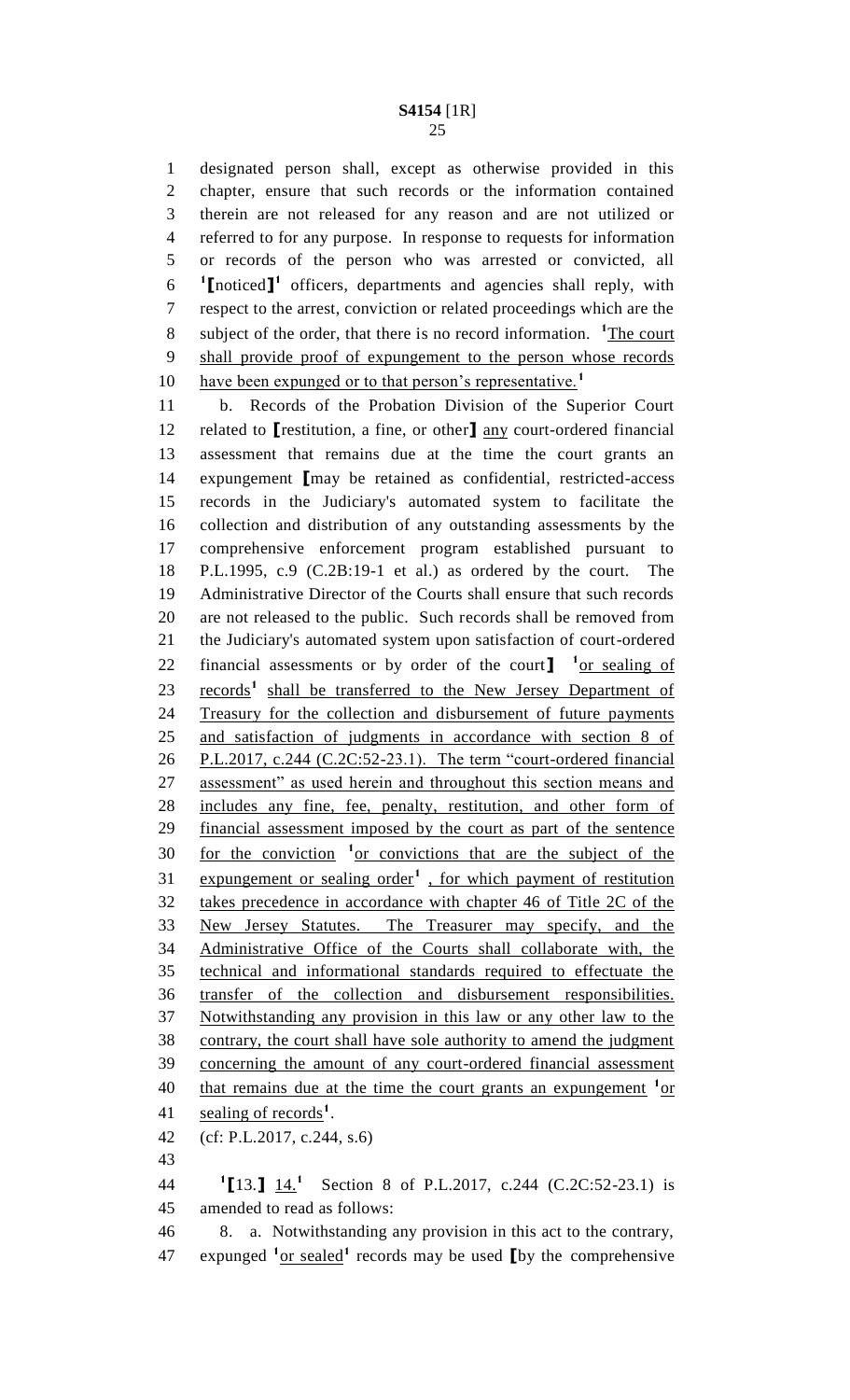enforcement program established pursuant to P.L.1995, c.9 (C.2B:19-1 et al.)**]** to **[**collect restitution, fines and other**]** facilitate the State Treasurer's collection of any court-ordered financial 4 assessments that remain due at the time an expungement <sup>1</sup><sub>Or sealing</sub> 5 of records<sup>1</sup> is granted by the court. The term "court-ordered financial assessment" as used herein and throughout this section means and includes any fine, fee, penalty, restitution, and other form of financial assessment imposed by the court as part of the 9 <u>sentence for the conviction</u> <sup>1</sup> or convictions that are the subject of 10 the expungement or sealing order<sup>1</sup>, for which payment of restitution takes precedence in accordance with chapter 46 of Title 12 2C of the New Jersey Statutes. Information regarding the nature of such financial assessments or their derivation from expunged  $\text{T}$ **[**criminal convictions**]** <u>or sealed records</u><sup>1</sup> shall not be disclosed to the public. Any record of a civil judgment for the unpaid portion of any court-ordered financial **[**obligations**]** assessment that may be docketed after the court has granted an expungement **<sup>1</sup> [**of the 18 underlying criminal conviction<sub>1</sub> or sealing of records<sup>1</sup> shall be entered in the name of the Treasurer, State of New Jersey. The State Treasurer shall thereafter administer such judgments **[**in cooperation with the comprehensive enforcement program**]** without disclosure of any information related to the underlying **<sup>1</sup> [**criminal**] 1** nature of the assessments.

 b. **[**The court, after providing appropriate due process, may nullify an expungement granted to a person pursuant to subsection a. of N.J.S.2C:52-2 if the person willfully fails to comply with an established payment plan or otherwise cooperate with the comprehensive enforcement program to facilitate the collection of any outstanding restitution, fines, and other court-ordered assessments, provided that prior to nullifying the expungement the person shall be afforded an opportunity to comply with or restructure the payment plan, or otherwise cooperate to facilitate the collection of outstanding restitution, fines, and other court-ordered assessments. In the event of nullification, the court may restore the previous expungement granted if the person complies with the payment plan or otherwise cooperates to facilitate the collection of any outstanding restitution, fines, and other court-ordered assessments.**]** (Deleted by amendment, P.L. c. ) (pending before the Legislature as this bill)

(cf: P.L.2017, c.244, s.8)

42  $\text{I}[14.]\,\text{I}[5.1\,\text{N.J.S.22A:2-25}\,$  is amended to read as follows:

22A:2-25. Law Division filing fees

 Upon the filing, entering or docketing with the deputy clerk of the Superior Court in the various counties of the herein-mentioned papers or documents by either party to any action or proceeding in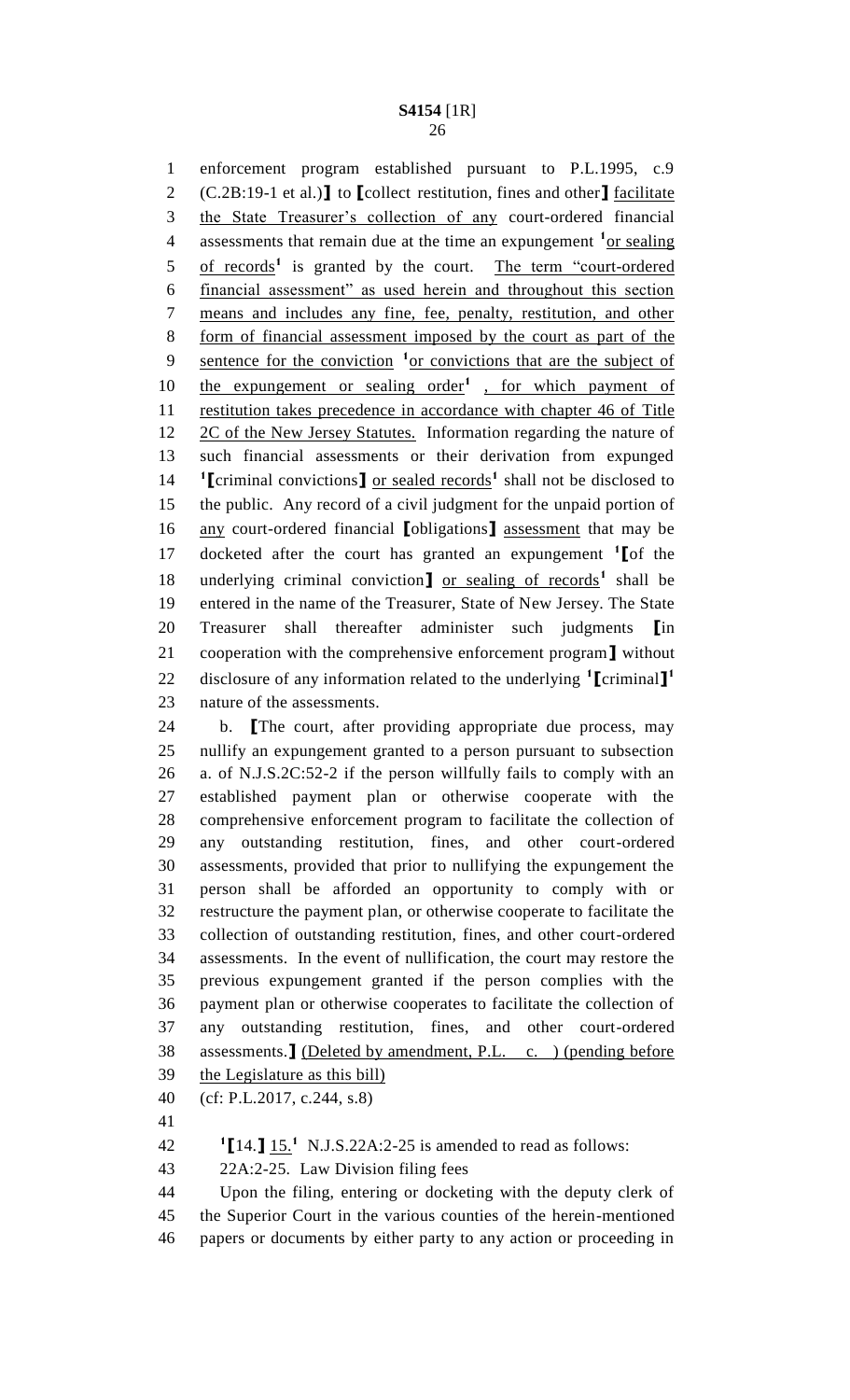the Law Division of the Superior Court, other than a civil action in which a summons or writ must be issued, he shall pay the deputy clerk of the court the following fees: Entering of complaint or first paper of any action or proceeding ... .......................................................\$ 9.00 Filing complaint........................................................................................... .........................................\$ 3.00 Filing answer or appearance......................................................................................... ........................\$ 6.00 Filing any other pleading, any amended pleading or any amendment to a pleading .................................\$ 3.00 Filing and entering each order or judgment of court, including order to show cause...............................\$ 6.00 Filing and entering a voluntary dismissal, either by stipulation or order of court.......................................\$ 7.50 18 Filing notice of appeal .......................................................................................................... ...............\$15.00 Filing proceedings or papers on appeal ...............................................................................................\$ 6.00 **[**Filing first paper on petition for expungement .......................................................................................\$22.50 **]** Filing any other paper or document not herein stated ............................................................................\$ 4.50 Signing and sealing habeas corpus ........................................................................................................\$ 7.50 30 Signing and issuing and issuing subpena.............................................................................................. .....................\$ 1.50 (cf: P.L.1985, c.422, s.1)  $\frac{1}{15.1}$   $\frac{16.1}{16.1}$  N.J.S.2C:52-29 is amended to read as follows: 2C:52-29. Any person who files an application pursuant to this chapter shall **[**pay to the State Treasurer**]** not be charged a fee **[**of \$30.00 to defer administrative costs in processing an application hereunder**]** for applying for an expungement, and any fee set forth in the Rules of Court, which was, based on the Supreme Court's 41 temporary authority pursuant to sections 12 through 15, and 17 through 19 of P.L.2014, c.31 (C.2B:1-7 through C.2B:1-13), a revision or supplement by the Supreme Court to the fee charged 44 pursuant to this section prior to its amendment by P.L., 45 c. (C. ) (pending before the Legislature as this bill), is void. (cf: N.J.S.2C:52-29)